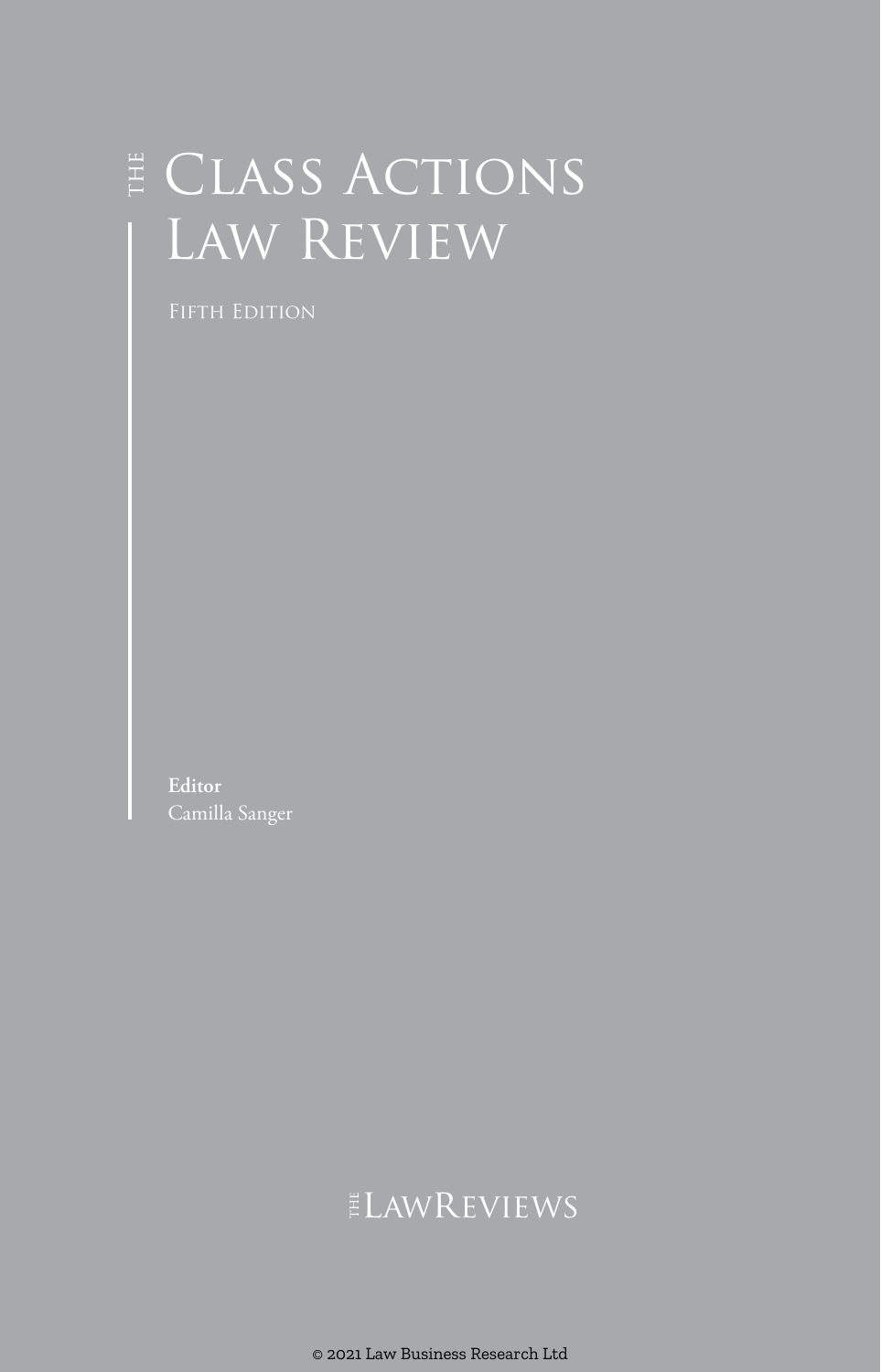# E CLASS ACTIONS Law Review

FIFTH EDITION

Reproduced with permission from Law Business Research Ltd This article was first published in April 2021 For further information please contact Nick.Barette@thelawreviews.co.uk

**Editor** Camilla Sanger

# ELAWREVIEWS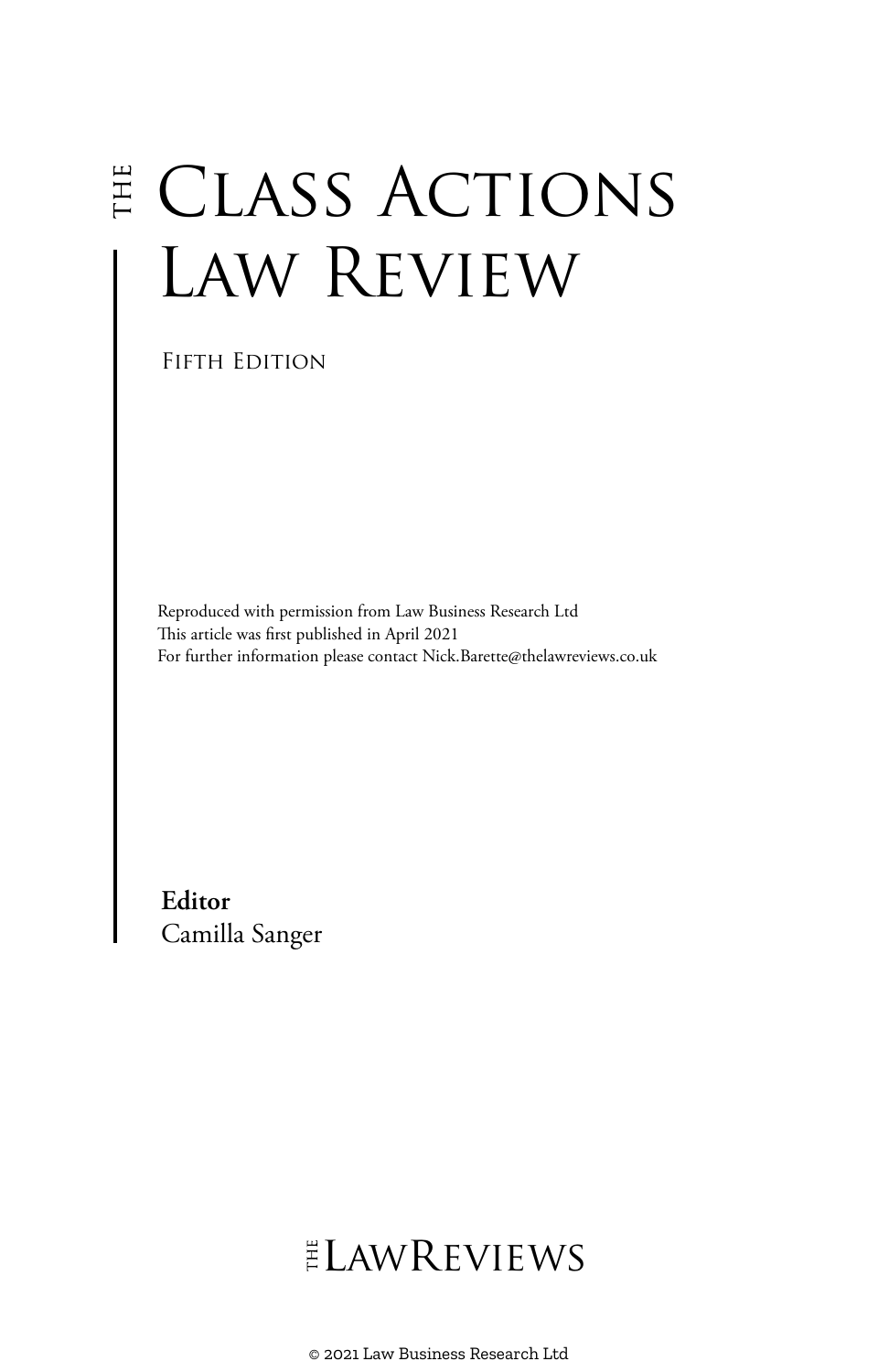#### PUBLISHER Tom Barnes

#### SENIOR BUSINESS DEVELOPMENT MANAGER Nick Barette

BUSINESS DEVELOPMENT MANAGER Joel Woods

SENIOR ACCOUNT MANAGERS Pere Aspinall, Jack Bagnall

ACCOUNT MANAGERS Olivia Budd, Katie Hodgetts, Reece Whelan

PRODUCT MARKETING EXECUTIVE Rebecca Mogridge

> RESEARCH LEAD Kieran Hansen

EDITORIAL COORDINATOR Gracie Ford

PRODUCTION AND OPERATIONS DIRECTOR Adam Myers

> PRODUCTION EDITOR Martin Roach

> > SUBEDITOR Anne Borthwick

CHIEF EXECUTIVE OFFICER Nick Brailey

Published in the United Kingdom by Law Business Research Ltd, London Meridian House, 34–35 Farringdon Street, London, EC4A 4HL, UK © 2021 Law Business Research Ltd www.TheLawReviews.co.uk

No photocopying: copyright licences do not apply. The information provided in this publication is general and may not apply in a specific situation, nor does it necessarily represent the views of authors' firms or their clients. Legal advice should always be sought before taking any legal action based on the information provided. The publishers accept no responsibility for any acts or omissions contained herein. Although the information provided was accurate as at April 2021, be advised that this is a developing area. Enquiries concerning reproduction should be sent to Law Business Research, at the address above. Enquiries concerning editorial content should be directed to the Publisher – tom.barnes@lbresearch.com

ISBN 978-1-83862-764-5

Printed in Great Britain by Encompass Print Solutions, Derbyshire Tel: 0844 2480 112

© 2021 Law Business Research Ltd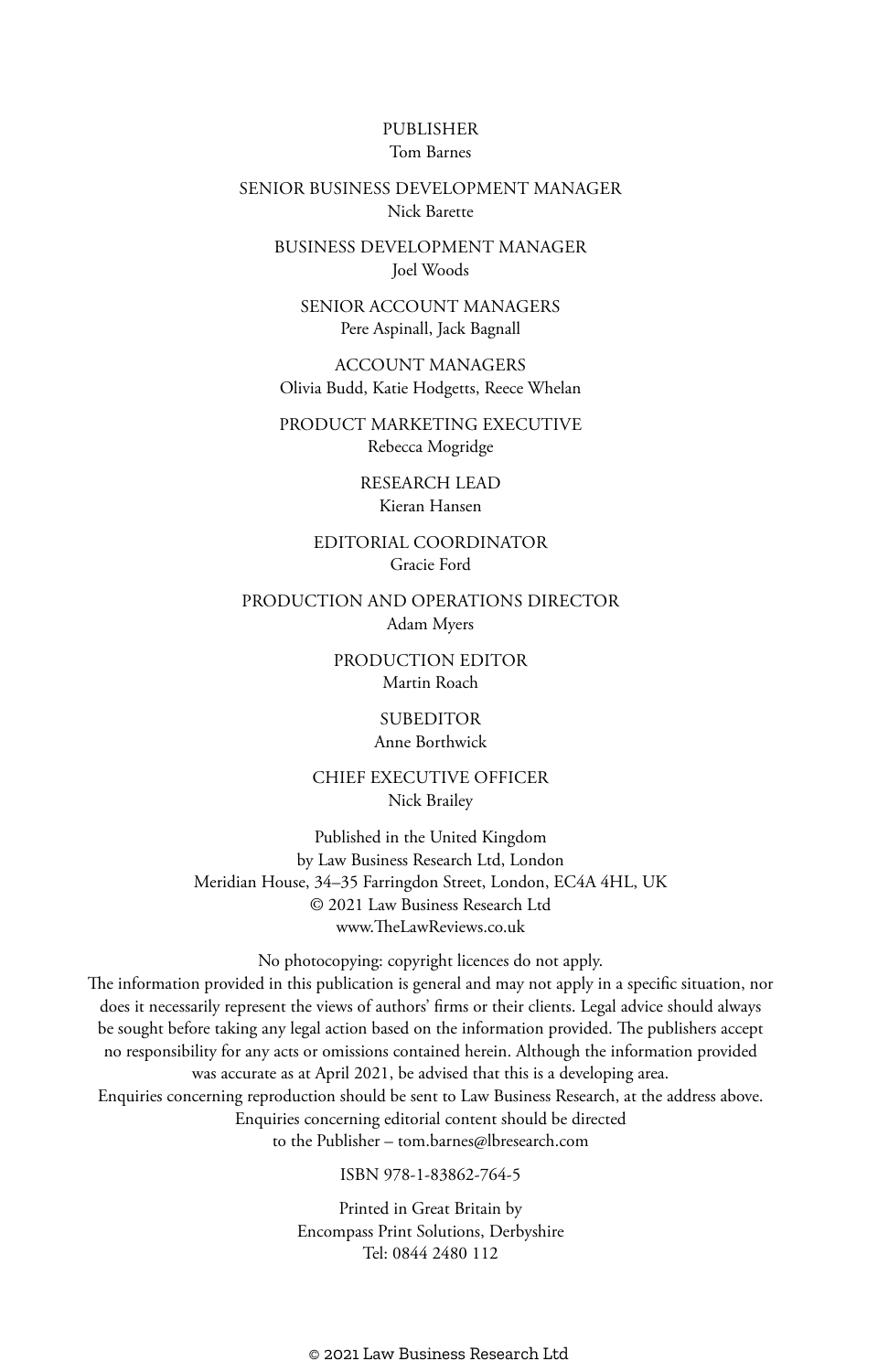# ACKNOWLEDGEMENTS

The publisher acknowledges and thanks the following for their assistance throughout the preparation of this book:

ARENDT & MEDERNACH

#### ARNTZEN DE BESCHE

#### CMS CAMERON MCKENNA NABARRO OLSWANG LLP

CRAVATH, SWAINE & MOORE LLP

GORRISSEN FEDERSPIEL

HENGELER MUELLER

JOHNSON WINTER & SLATTERY

KACHWAHA & PARTNERS

**KENNEDYS** 

LOYENS & LOEFF

NAGASHIMA OHNO & TSUNEMATSU

PINHEIRO NETO ADVOGADOS

RONEN ADINI & CO

SIM CHONG LLC

SLAUGHTER AND MAY

TAMAYO JARAMILLO & ASOCIADOS

URÍA MENÉNDEZ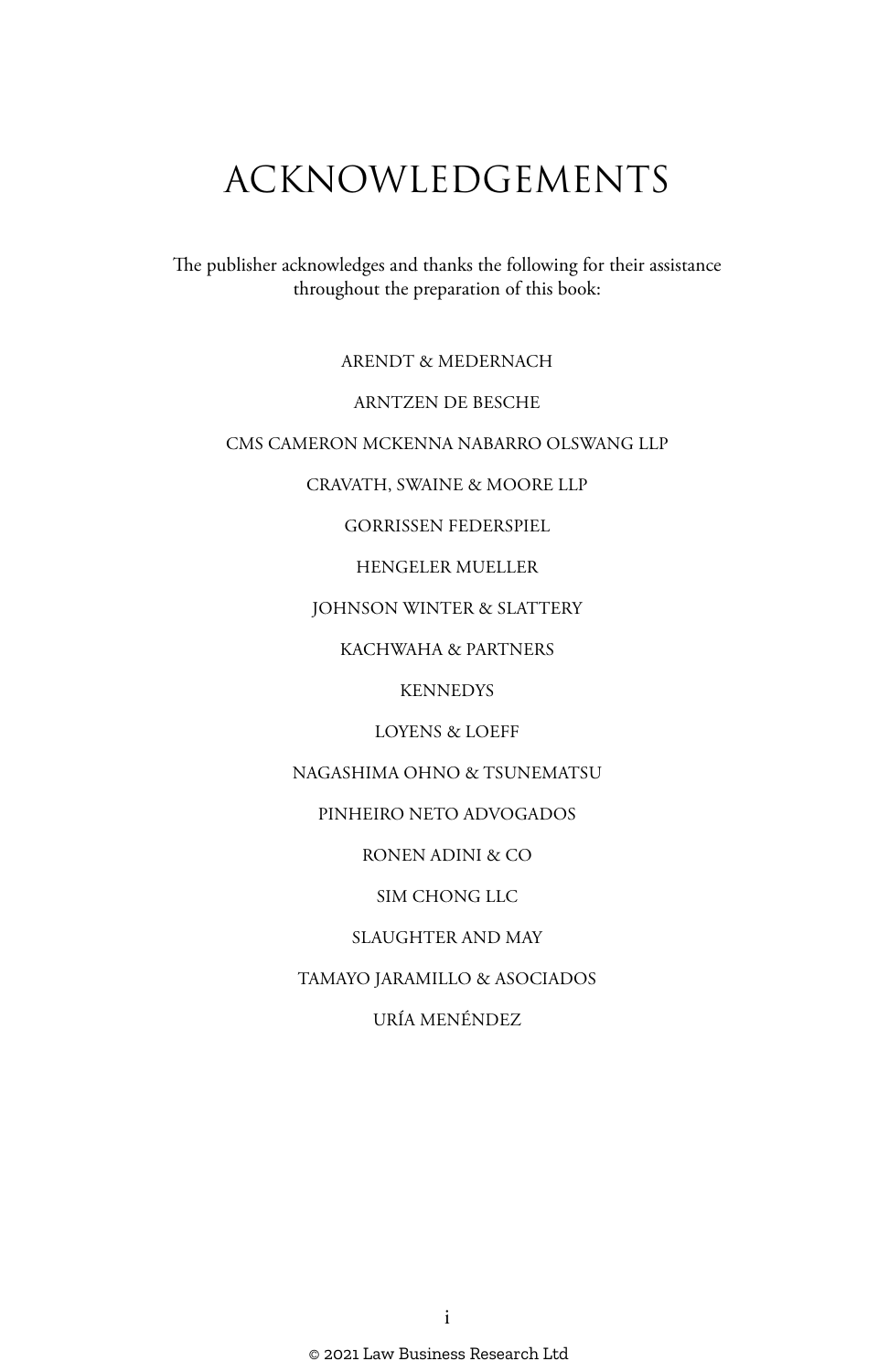# CONTENTS

| Camilla Sanger |                                                                 |
|----------------|-----------------------------------------------------------------|
| Chapter 1      |                                                                 |
|                | Robert Johnston, Nicholas Briggs and Sara Gaertner              |
| Chapter 2      |                                                                 |
|                | Hakim Boularbah and Maria-Clara Van den Bossche                 |
| Chapter 3      |                                                                 |
|                | Sérgio Pinheiro Marçal and Lucas Pinto Simão                    |
| Chapter 4      |                                                                 |
|                | Javier Tamayo Jaramillo                                         |
| Chapter 5      |                                                                 |
|                | Christian Alsøe, Søren Henriksen and Morten Melchior Gudmandsen |
| Chapter 6      |                                                                 |
|                | Camilla Sanger, Peter Wickham and James Lawrence                |
| Chapter 7      |                                                                 |
|                | Alexis Valençon and Nicolas Bouckaert                           |
| Chapter 8      |                                                                 |
|                | Henning Bälz                                                    |
| Chapter 9      |                                                                 |
|                | Wynne Mok and Ruby Chik                                         |
| Chapter 10     |                                                                 |
|                | Sumeet Kachwaha and Ankit Khushu.                               |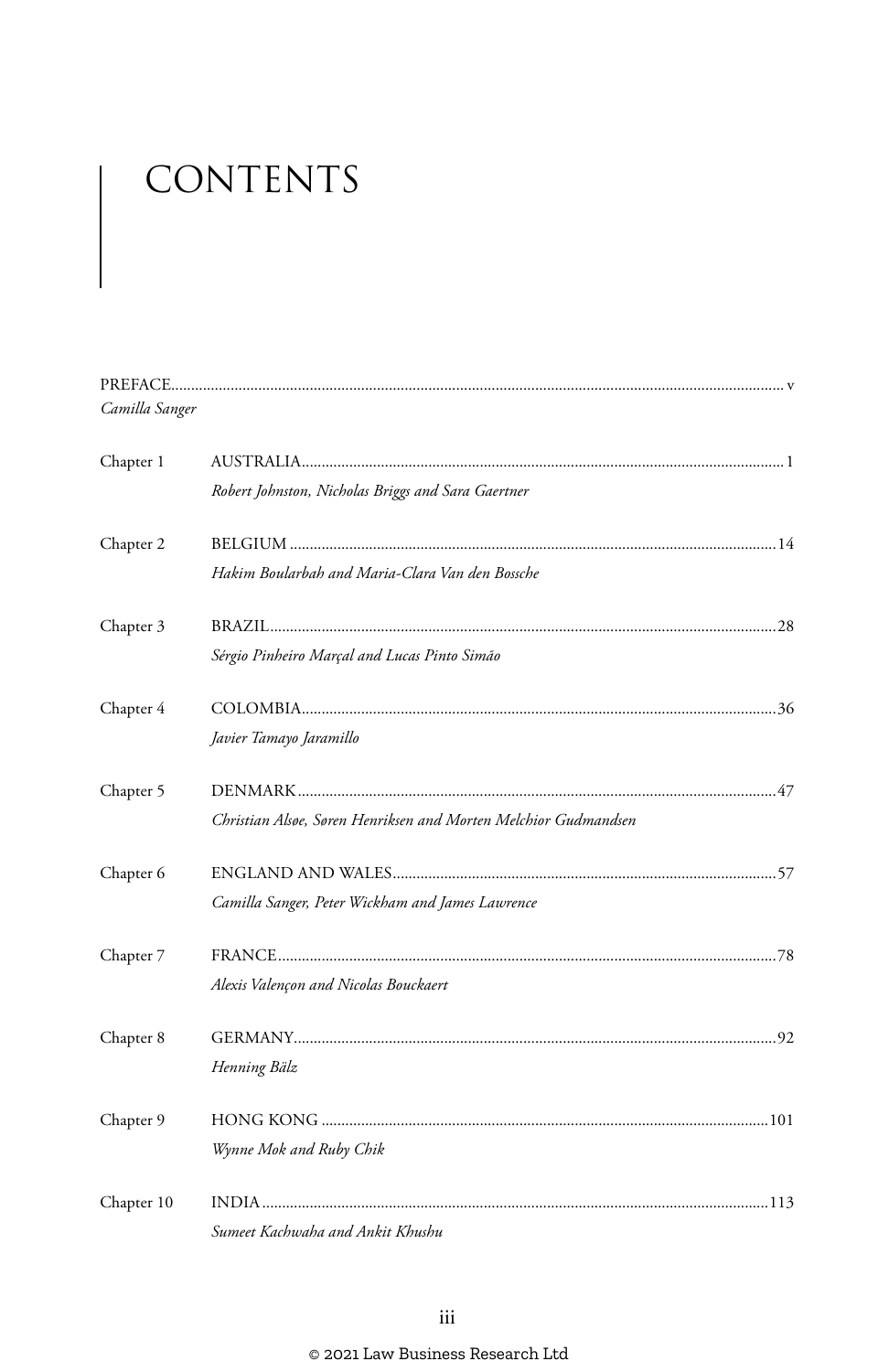| Chapter 11 | Ronen Adini                                                         |  |
|------------|---------------------------------------------------------------------|--|
| Chapter 12 | Oki Mori, Aki Watanabe and Natsumi Kobayashi                        |  |
| Chapter 13 | François Kremer and Ariel Devillers                                 |  |
| Chapter 14 | Andreas Nordby and Jan Olav Aabø                                    |  |
| Chapter 15 | Nuno Salazar Casanova and Madalena Afra Rosa                        |  |
| Chapter 16 | Colin Hutton, Graeme MacLeod and Kenny Henderson                    |  |
| Chapter 17 | Sim Chong and Wesley Liang                                          |  |
| Chapter 18 | Alejandro Ferreres Comella and Cristina Ayo Ferrándiz               |  |
| Chapter 19 | Timothy G Cameron, Bradley R Niederschulte and Megan Eloise Vincent |  |
| Appendix 1 |                                                                     |  |
| Appendix 2 |                                                                     |  |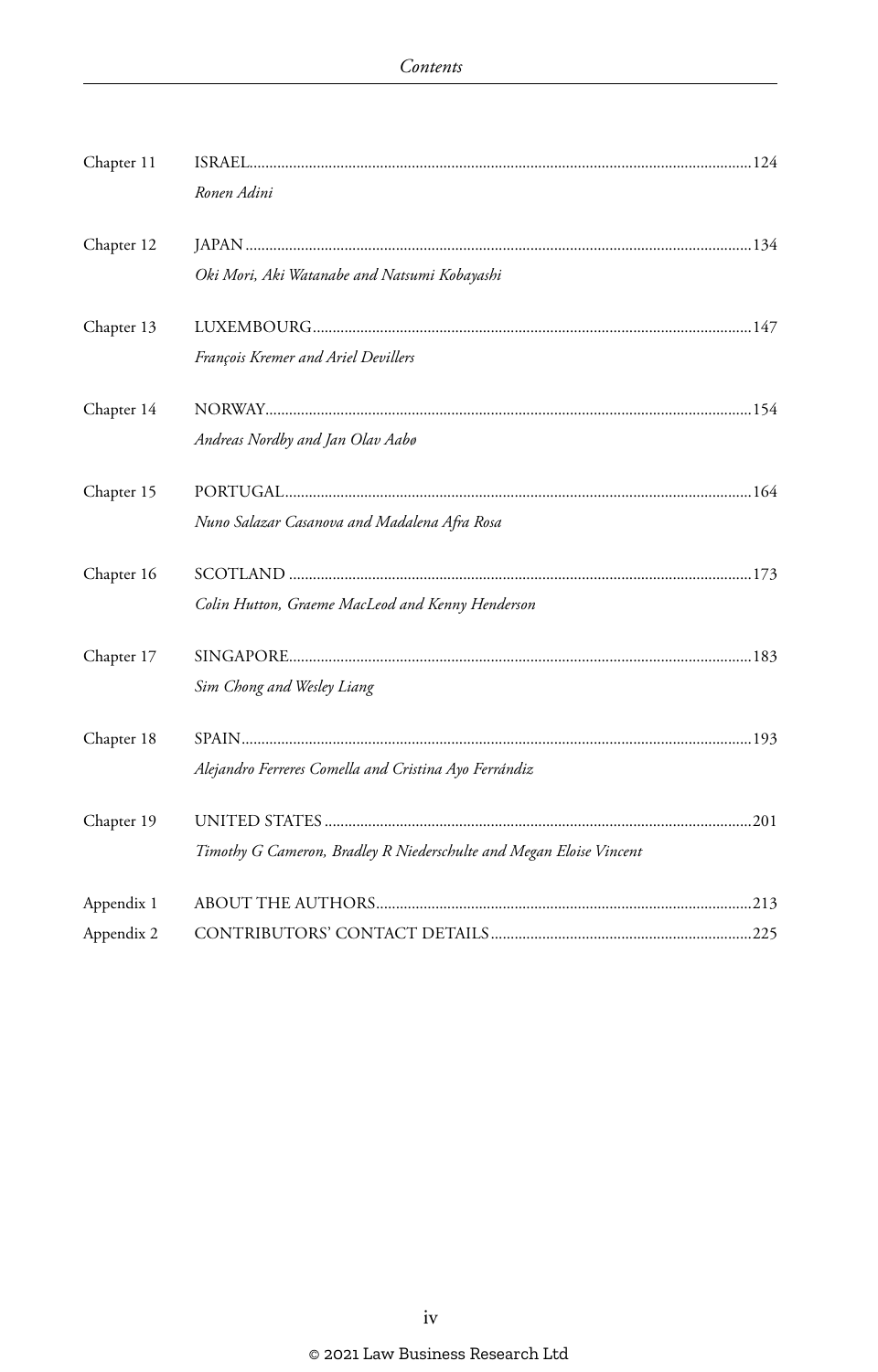## PREFACE

Class actions and major group litigation can be seismic events, not only for the parties involved, but also for whole industries and parts of society. That potential impact means they are one of the few types of claim that have become truly global in both importance and scope, as reflected in this fifth edition of *The Class Actions Law Review*.

There are also a whole host of factors currently coalescing to increase the likelihood and magnitude of such actions. These factors include continuing geopolitical developments, particularly in Europe and North America, with moves towards protectionism and greater regulatory oversight. At the same time, further advances in technology, as well as greater recognition and experience of its limitations, is giving rise to ever more stringent standards, offering the potential for significant liability for those who fail to adhere to these protections. Finally, ever-growing consumer markets of increasing sophistication in Asia and Africa add to the expanding pool of potential claimants.

It should, therefore, come as no surprise that claimant law firms and third-party funders around the world are becoming ever more sophisticated and active in promoting and pursuing such claims, and local laws are being updated to facilitate such actions before the courts.

As with previous editions of this review, this updated publication aims to provide practitioners and clients with a single overview handbook to which they can turn for the key procedures, developments and factors in play in a number of the world's most important jurisdictions.

#### **Camilla Sanger**

Slaughter and May London March 2021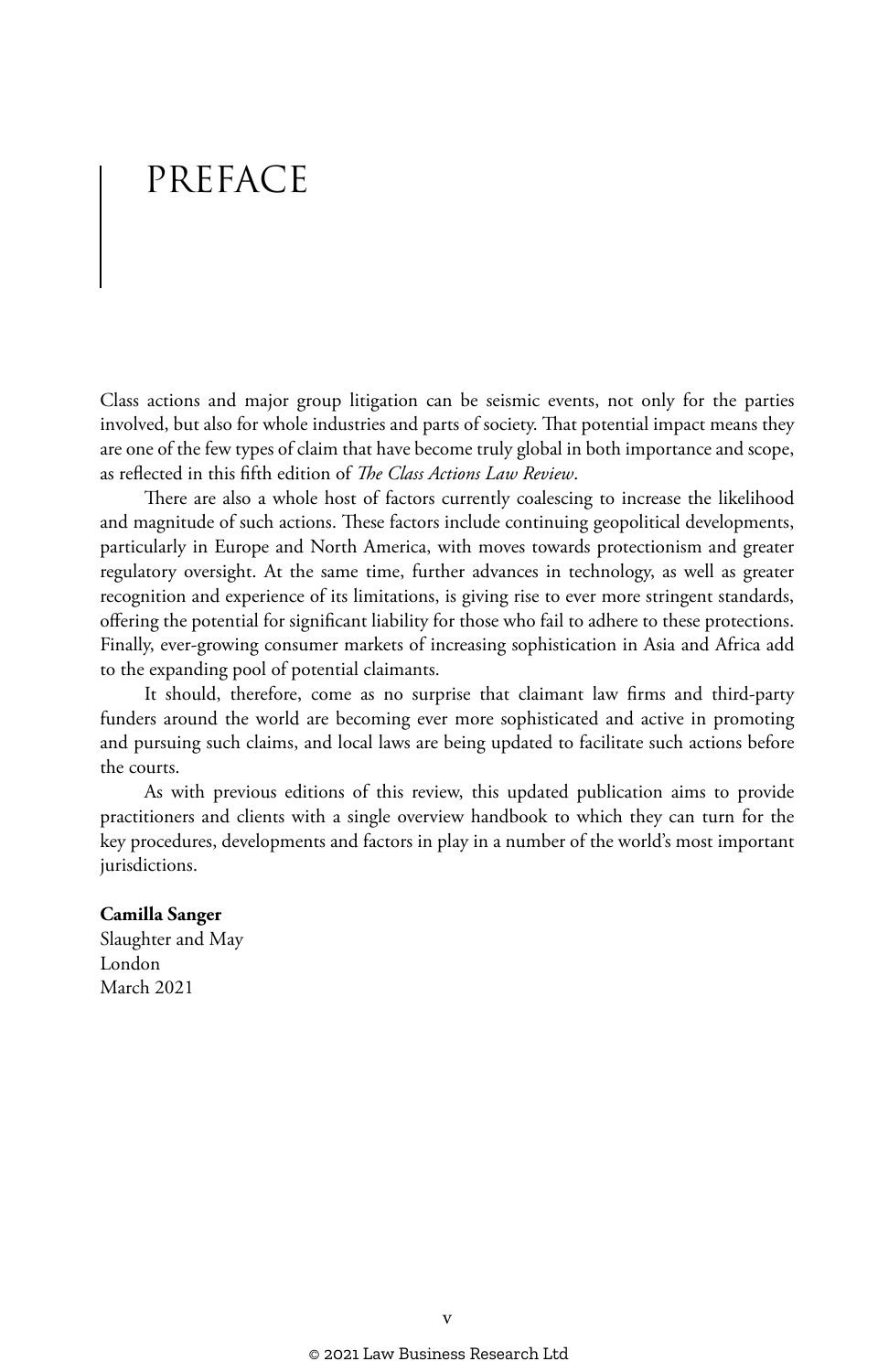**Chapter 2**

## BELGIUM

*Hakim Boularbah and Maria-Clara Van den Bossche*<sup>1</sup>

#### **I INTRODUCTION TO THE CLASS ACTIONS FRAMEWORK**

#### **i Definition of class or collective actions**

In Belgium, there are various forms of multiparty litigation (that is, litigation involving multiple claimants or defendants). These include the following.

#### *Action for collective redress (class action)*

This is an action exercised by a claimant appointed by law (the group representative) who, on behalf of an unknown group of individuals who have not previously given a proxy to this applicant, brings an action that leads to a decision that prevents subsequent litigation, not only towards the group representative and the defendants, but also towards all group members that have opted in or have not opted out of the procedure. Only the group representative and the defendants are parties to the proceedings, not the group members. There is no affiliation of membership between the acting representative and the individuals represented. At the beginning of the procedure, the number of represented group members is undetermined. This is the main type of class action addressed in this chapter.

#### *Collective actions (related actions)*

Several individual legal actions arising from the same or a similar event or contract joined and consolidated in the same proceedings by different claimants are often represented by the same lawyer. The related actions are examined by the court jointly, even though they remain individual actions.

#### *Action of collective interest*

This is an action brought by an organisation or by a group of people, regardless of whether they intend to achieve an objective of general interest, but with the aim of realising an objective that goes beyond the personal interests of the individual members of the organisation or group.

#### **ii Use of class or collective actions**

In principle, class actions are not permitted under Belgian law. For actions to be admissible, the claimant must fulfil the 'personal-interest' requirement.<sup>2</sup> An important exception to this principle was introduced in Title 2 of Book XVII of the Belgian Code of Economic Law by

<sup>1</sup> Hakim Boularbah is a partner and Maria-Clara Van den Bossche is a senior associate at Loyens & Loeff.

<sup>2</sup> Articles 17 to 18, Belgian Judicial Code.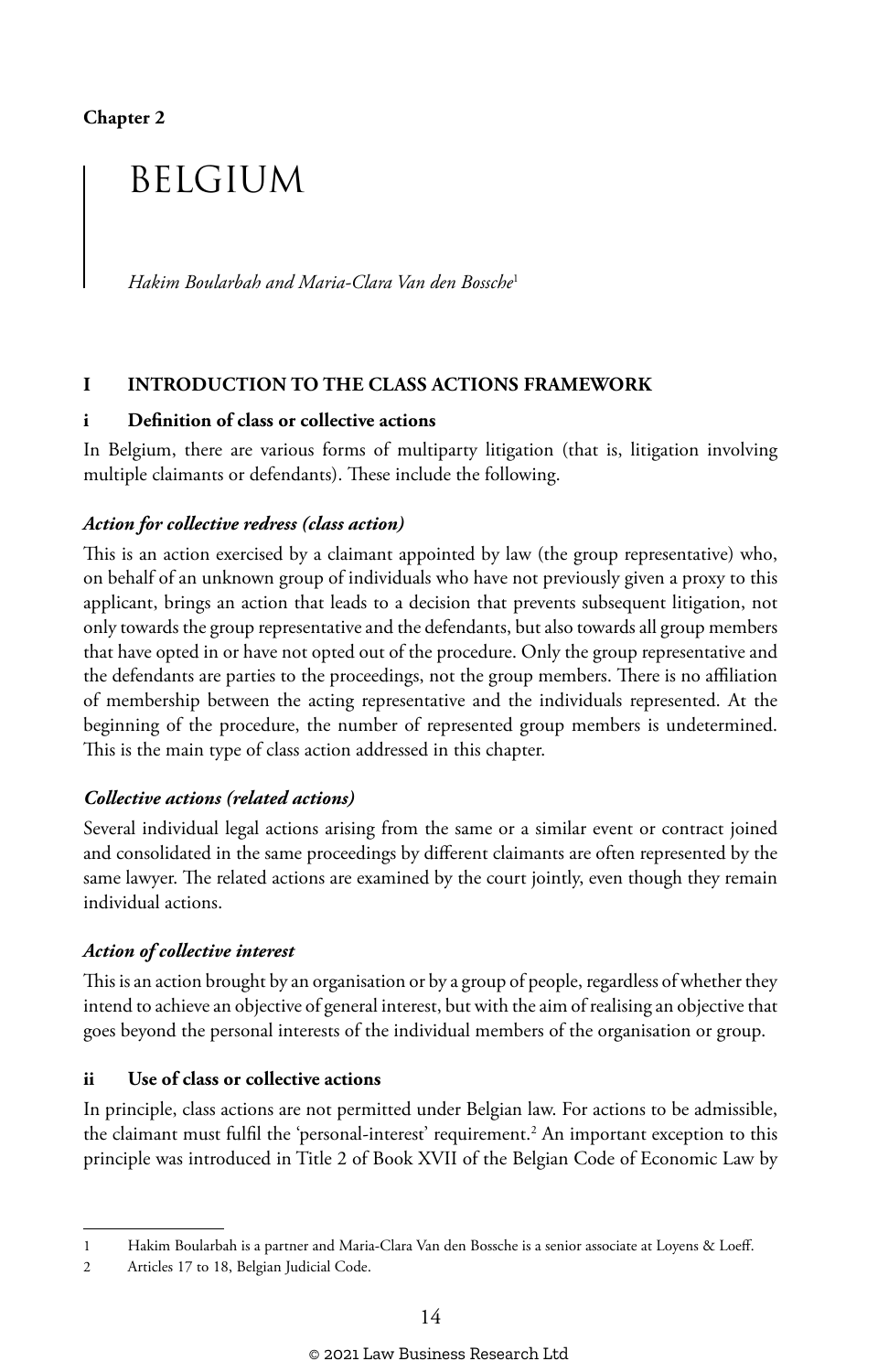the Act of 28 March 2014, providing for the 'action for collective redress'. Until 2018, the scope of this action was strictly limited: only groups of consumers represented by non-profit organisations or public bodies were allowed to bring an action for collective redress, which must be brought against an enterprise and must concern an alleged violation of specifically enumerated Belgian and European laws, which all include consumer protection provisions (see Section III). Since June 2018, actions for collective redress can also be instituted by small and medium-sized enterprises (SMEs) represented by non-profit organisations or public bodies as described in the law (see Section III). Since the Act entered into force in September 2014, 10 class actions have been instigated (see Section II).

Collective action is a very common method to collectively bring related actions before Belgian courts.

There are several exceptions to the personal-interest requirement. For example, labour unions and qualified human rights organisations are entitled to seek injunctive relief against practices that infringe upon specified labour rights or non-discrimination laws. Professional organisations and consumer protection organisations can also bring cease and desist actions in case of unfair commercial practices.

#### **iii Principal institutions**

Since 2018, the Brussels Commercial Court and the Brussels Court of Appeal (in appeal) have exclusive jurisdiction to rule on actions for collective redress.<sup>3</sup>

There are specific rules for actions of collective interest.

#### **II THE YEAR IN REVIEW**

Since the entry into force of the class action regime in the Belgian legal order in September 2014, 10 class actions have been instigated. Nine of the 10 actions were brought by Test Achats, the main Belgian consumer protection organisation.

The first action was brought against the commercial airline company Thomas Cook following a major delay of a flight from Tenerife South to Belgium. The second action was launched to obtain compensation from the national railway company SNCB/NBMS for the interruption and the suspension of the train service during eight days of strikes in 2014 and 2015. The third class action was brought against the Volkswagen Group within the context of the 'Dieselgate' scandal. The fourth action was initiated against the largest Belgian telecommunications company (Proximus) after it introduced a renting formula for its new decoders. The fifth class action was initiated against eight websites involved in the resale of concert tickets at exorbitant prices. The sixth class action was initiated against the marketing company Groupon following a sales offer for diapers by a company named Luierbox. The seventh class action was brought against three Facebook entities within the context of the Cambridge Analytica data scandal. The eighth class action was undertaken at the initiative of the Belgian Ombudsman Service for Energy against six energy suppliers concerning fixed fees that energy suppliers continue to charge when energy contracts are terminated early. The ninth class action was filed against Ryanair in relation to flight delays and cancellations

<sup>3</sup> Article XVII.35, Belgian Code of Economic Law; Article 633 *ter*, Belgian Judicial Code.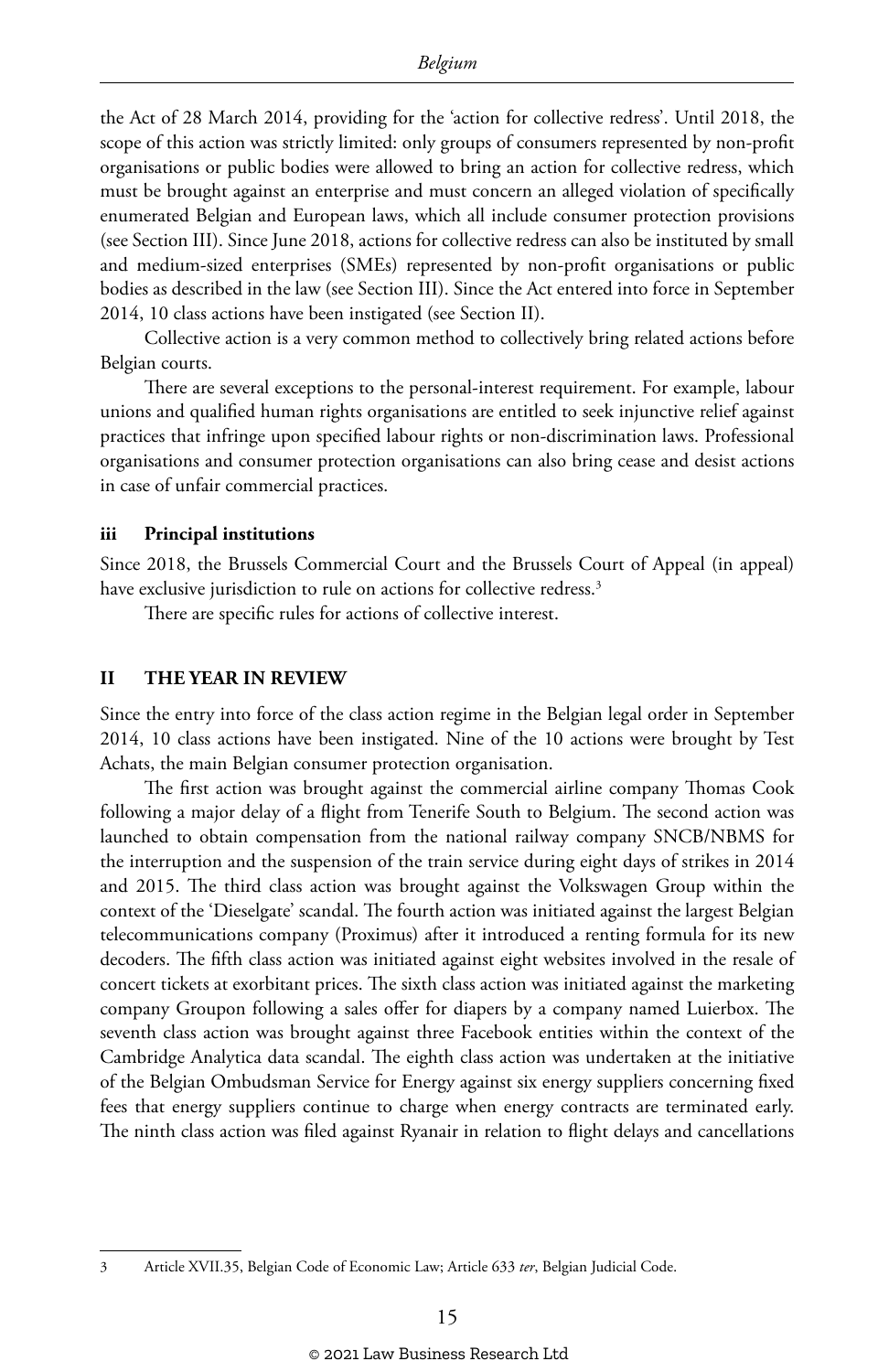resulting from the strikes during the summer of 2018. The most recent class action was filed in 2020 against Apple with regard to planned obsolescence of Apple devices through software updates.

#### **III PROCEDURE**

#### **i Types of action available**

#### *Different mechanisms*

Under Belgian Law, until 2018, only groups of consumers represented by non-profit organisations or public bodies were allowed to bring an action for collective redress, which must be brought against an enterprise and must concern an alleged violation of specifically enumerated Belgian and European laws.

Following an evaluation of the collective redress system at the national level, the Fipronil crisis in the EU and the recommendations in this sense of the EU institutions, the Belgian government decided to extend the scope of the collective action under Belgian law. Notably, since June 2018, actions for collective redress can also be instituted by SMEs represented by non-profit organisations or public bodies as described in the law. In this context, SMEs are defined (in accordance with EU Recommendation 2003/361/EC on SMEs) as enterprises that employ fewer than 250 persons and that have an annual turnover not exceeding €50 million, or an annual balance sheet total not exceeding €43 million, or both. This extension is applicable to all cases introduced after 1 June 2018, provided that the alleged breach occurred after 1 September 2014.

An action for collective redress can only be admissible if it appears more effective than an individual action of ordinary law.<sup>4</sup> The elements that can be taken into consideration by the judge when examining this admissibility requirement are:

- *a* the potential size of the group;
- *b* the existence of individual damage that can be sufficiently related to the collective damage;
- *c* the complexity and legal efficiency of the action for collective redress;
- *d* the legal certainty of the group of consumers or SMEs;
- *e* efficient consumer protection;
- *f* the smooth functioning of the judiciary; and
- *g* the amount of damage suffered by each individual consumer or SME cannot be a decisive element in the consideration.

In a decision of 17 March 2016,<sup>5</sup> the Belgian Constitutional Court emphasised that it cannot be simply assumed for every instance of damage with a collective character that the action for collective redress will necessarily be more effective than an individual action of ordinary law. Whether this is so needs to be assessed by the judge on a case-by-case basis and according to different criteria (such as those listed above).

Collective actions are based on Article 701 of the Belgian Judicial Code, which stipulates that different actions between two or more parties can be brought by one single writ, if the actions are related. Actions can be dealt with as 'related' cases, if they are so closely connected that it is desirable to consider and rule on them together, in order to avoid

<sup>4</sup> Article XVII.36(3), Code of Economic Law.

<sup>5</sup> Case 41/2016.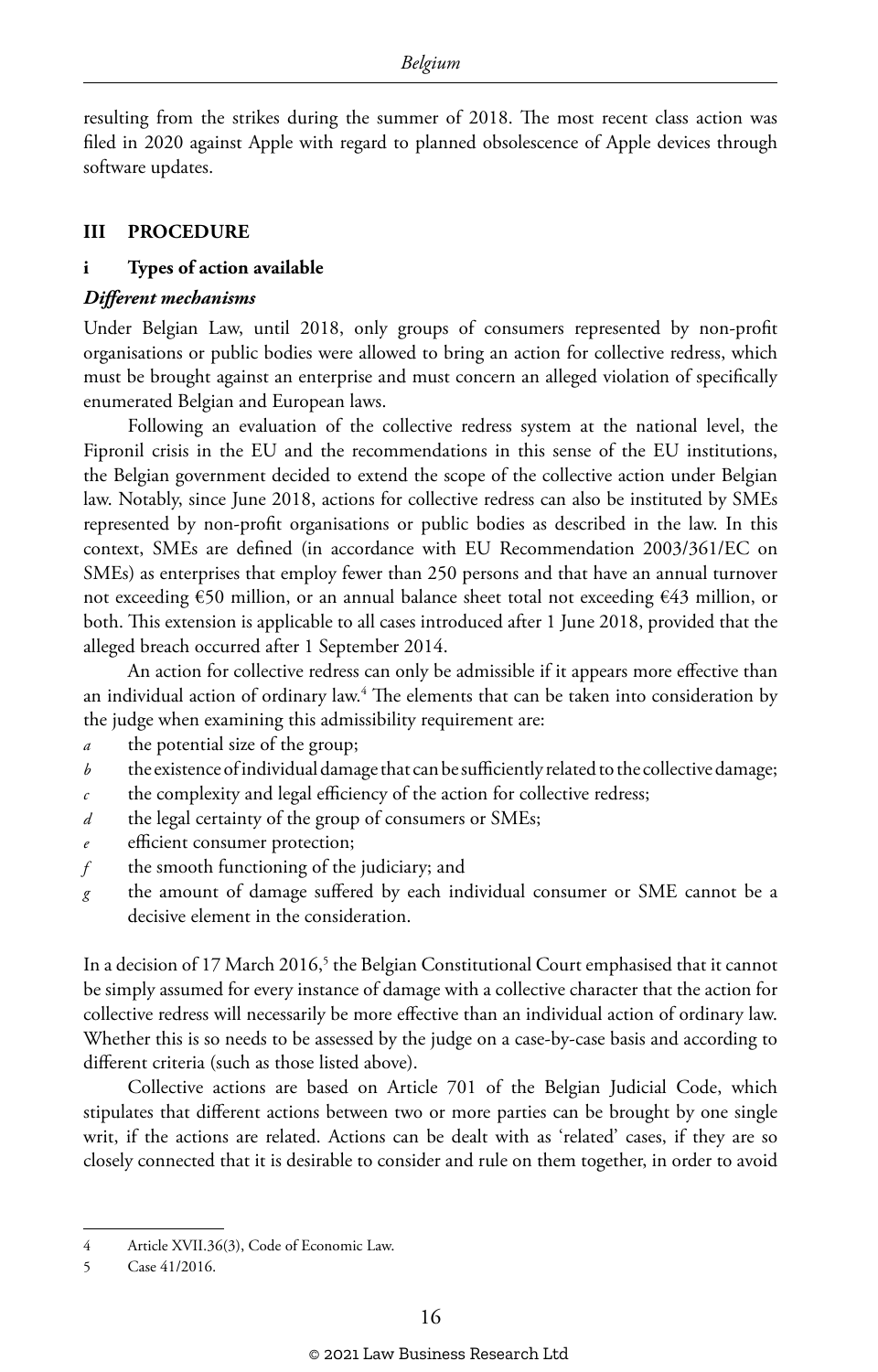conflicting solutions if the claims were adjudicated on separately.6 Even after the initiation of the proceedings, related cases that are pending before the same judge can be compiled, on request or *ex officio*. 7

Action for collective redress can only be commenced for alleged violations by an enterprise of its contractual obligations or of specifically enumerated Belgian and European Rules.8 These rules have in common that they all contribute to the protection of consumers. This list includes provisions from the sections of the Code relating to competition law, price developments, market practices, consumer protection, payment and credit services, safety of products and services, intellectual property and electronic economy. There are also special pieces of legislation regarding privacy protection, electronic signatures, insurance, health, professional liability, banking and finance, tour operators, passenger transport, energy and product liability, among others.

In short, the action for collective redress can only be used for alleged violations of consumer protection provisions within these pieces of legislation.

On 6 June 2017, following the recommendations of the EU institutions, the scope of the class action regime was extended to include infringements of EU competition law, including the ban on cartels and abuses of dominant positions.<sup>9</sup>

In the decision of 17 March 2016, the Belgian Constitutional Court held that it is legitimate to limit the scope of these laws. The court referred to the legislature's purpose to reserve the proceedings to consumer law, an area of law in which many cases of limited individual damage ('small claims') occur. In the view of the Court, the legislature struck the right balance between all interests at stake. These are, on one hand, the interests of the victims of collective damage, and on the other, those of the enterprises, and also the concern to increase the access to justice for such damage while guaranteeing the smooth implementation of these new proceedings in the judicial system (which are, therefore, better introduced gradually).

Collective actions arise in all areas. However, they are most commonly used in competition claims, and in environmental and financial services disputes.

Actions of collective interest can only be commenced for alleged violations of rights specified in the relevant special legislation.

#### **ii Limitation periods**

The Belgian Civil Code sets limitation periods.10 The limitation periods vary depending on the nature of the action. The main terms of limitation are the following:

- *a* Claims in tort are time-barred five years after the day on which the claimant in tort is aware of the damage and of the identity of the person liable for this damage, and in any event 20 years and one day after the date on which the fact, action or negligence that caused the damage occurred.
- *b* Most other claims are time-barred after 10 years (for example, contractual liability).

<sup>6</sup> Article 30, Belgian Judicial Code.

<sup>7</sup> Article 856, Belgian Judicial Code.

<sup>8</sup> Articles XVII.36(1) and XVII.37, Code of Economic Law.

<sup>9</sup> Articles 101 and 102, Treaty on the Functioning of the European Union.

<sup>10</sup> Article 2262 *bis*.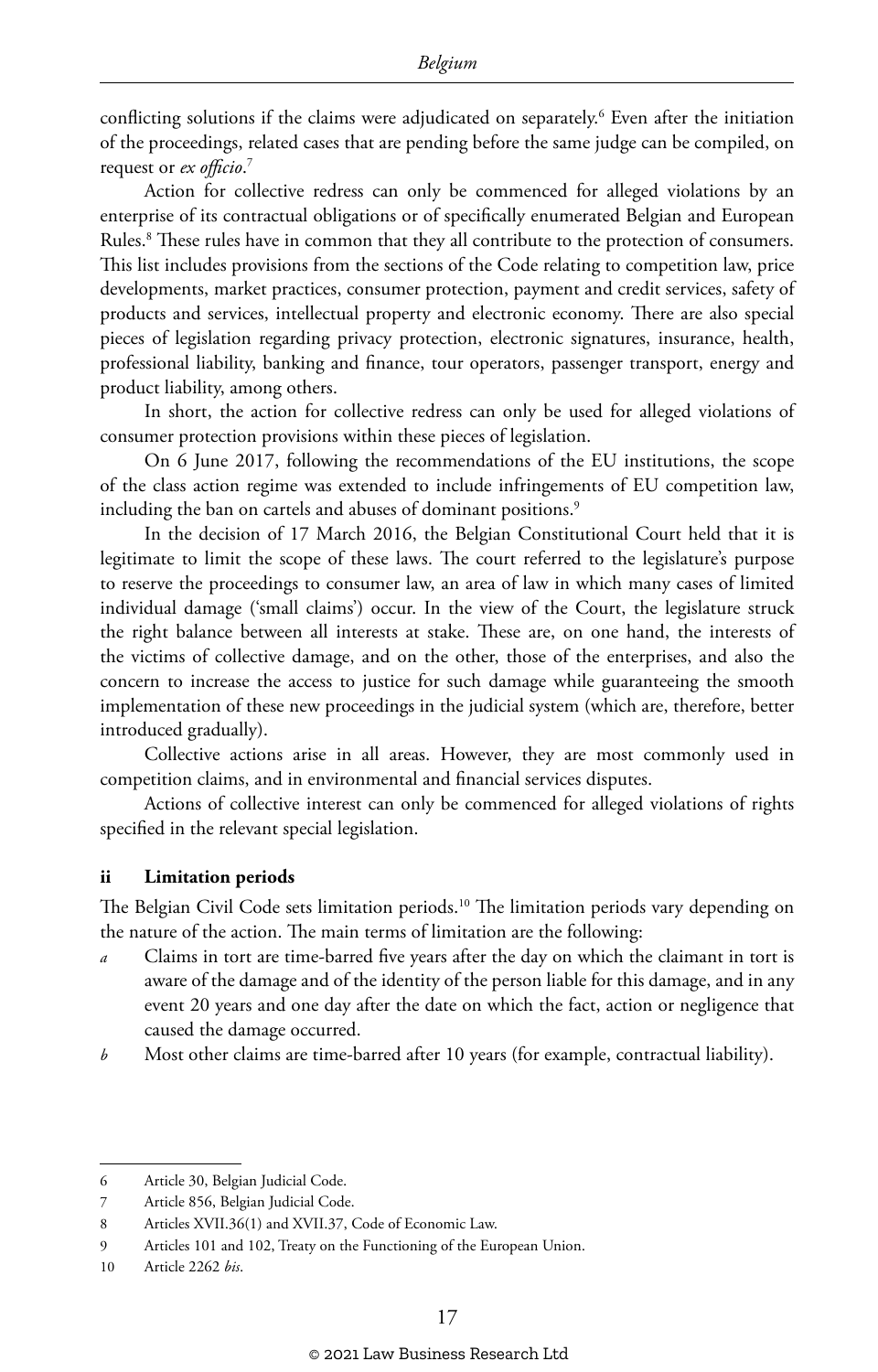Specific rules, given below, are provided in the Code of Economic Law regarding action for collective redress:

- The term of limitation of SMEs' or consumers' individual actions that have exercised their opt-out option is suspended from the date of publication of the decision on the admissibility of the action for collective redress in the Belgian Official Gazette until the date SMEs or consumers inform the court registry of their option.<sup>11</sup>
- *b* If the action for collective redress ends because there is no representative for the SMEs or consumers, the term of limitation for the SMEs' or consumers' individual actions that are members of the group is suspended from the date of publication in the Belgian Official Gazette of the decision on the admissibility of the action for collective redress until the date the end of the action is ascertained.<sup>12</sup>
- *c* The term of limitation of SMEs or consumers' individual actions that have been excluded from the action is suspended from the date of publication of the decision on the admissibility of the action for collective redress in the Belgian Official Gazette until the date the SMEs or consumers are informed by the court registry that they are not members of the group.<sup>13</sup>

#### **iii Commencing proceedings**

#### *Definition of class*

The 'class' represented by the group representative in an action for collective redress is a group of consumers or SMEs that personally suffered damage as a consequence of a common cause (notably, a violation of one of the rules mentioned above).

The group of consumers or SMEs that can benefit from the compensation that would be awarded by the court can be composed by means of an opt-in or opt-out system.

Under an opt-in system, only the consumers or SMEs that have suffered the collective harm and have expressly notified the registry of their intention to belong to the group will potentially be considered as members.

Under an opt-out system, all consumers or SMEs that have suffered the collective harm and have not expressly notified the registry of their intention not to belong to the group (after having had knowledge of the existence of the action) will potentially belong to the group.

Once the action has been initiated, the judge chooses between an opt-in or opt-out system in the decision on admissibility, which then applies to the consumers or SMEs of the group having their habitual residence or main establishment in Belgium.14

However, the opt-in system is mandatory in two cases:<sup>15</sup>

- *a* for consumers who do not have their habitual residence, or for SMEs that do not have their main establishment, in Belgium; and
- *b* if the action aims for restoration of physical or moral collective damage.

The judge chooses between both systems on the basis of the following elements:

- *a* the facts and arguments submitted by the parties;
- *b* the interest of both the consumers or SMEs and the market;

<sup>11</sup> Article XVII.63, Section 1, Code of Economic Law.

<sup>12</sup> Article XVII.63, Section 2, Code of Economic Law.

<sup>13</sup> Article XVII.63, Section 3, Code of Economic Law.

<sup>14</sup> Articles XVII.38, Section 1(1), and XVII.43, Section 2(3), Code of Economic Law.

<sup>15</sup> Articles XVII.38, Sections 1(2) and 1/1(2), and XVII.43, Section 2(3), Code of Economic Law.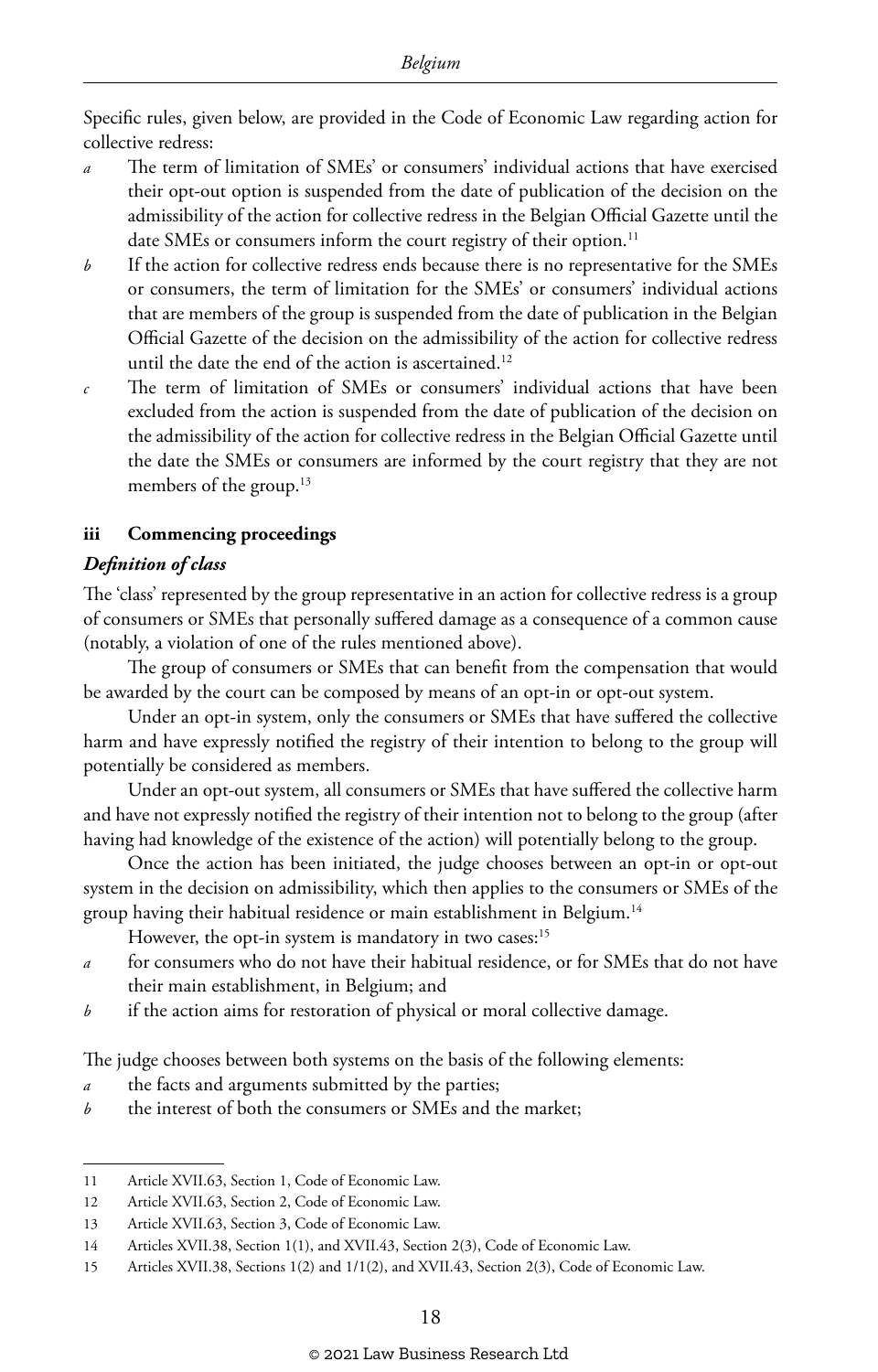- *c* the type and the size of the damage suffered; and
- *d* the number of potential victims.

The decision on the admissibility of the class action initiated by Test Achats against the airline Thomas Cook was the first decision on the admissibility of a class action in Belgium. The court held that, in deciding which system applies in a particular case, it must first be assessed how the consumers' interests can be best protected in the specific case.

According to the court, when consumers are aware that they have become a victim of damage and when they can easily get an idea of their rights, the interest of the individual victims in being part of the group is sufficiently protected by the opt-in system, which requires an active effort of the victims.

The court further held that, by contrast, the consumers' interests are best protected by the opt-out system in cases where compensation of the damage is not so obvious and where consumers are not necessarily aware of the damage they have suffered, or when their rights are less clear.

These findings were confirmed in the decision on admissibility of the First Instance Court in the action initiated against Proximus. In that decision, the court specified that the fact that consumers are informed about their rights through the press or their group representative (Test Achats) does not imply that the interests of individual victims should be less protected and is not decisive in the assessment of whether consumers can be aware of their rights. This view was confirmed in the decision on admissibility in the *Dieselgate* case. In this case, the court decided that the application of the opt-out system was justified for the reason that the alleged material wrongdoing did not have any visible damage consequences for the consumer, so that the court was dealing with 'unconscious' consumers, in which case a higher level of protection is required.

However, in more recent decisions (i.e., the decisions on admissibility of the Court of Appeal in the *Proximus* case and the First Instance Court in the *Ryanair* case), the courts dismissed the criterion based on the effective awareness of the consumers about the damage suffered and their rights in that regard, since this criterion is not provided for in the law and serves an objective that is already accomplished by the publication of the decision on admissibility.

In the decision on admissibility in the action against *Ryanair*, the First Instance Court indicated that in its Recommendation 2013/396/EU, the European Commission prefers application of the opt-in system and recommends a reasoned decision by the judge choosing the opt-out system where its national law provides for both systems.

In the view of the legislator, the opt-out system is most appropriate in cases where the amount of the damages is limited. However, this reasoning has not always been applied in practice by the courts. In the decision on admissibility in the *Ryanair* case, the First Instance Court held that the existence of scattered and relatively low-value damage is in itself not sufficient reason to choose an opt-out system, which derogates from the principled opt-in system recommended by the European Commission. The Court further held that an amount of €500 as individual damage per person is too high to qualify as low-value damage, but is an amount sufficiently attractive for consumers to make the effort to join the class action.

As regards the type of damage suffered, the Court of Appeal, deciding on appeal on the admissibility of the action against Proximus, has chosen for the opt-in system for the reason that the alleged damage required an individual assessment of the personal situation of each consumer (the existence of damage and causal link to the alleged infringement had to be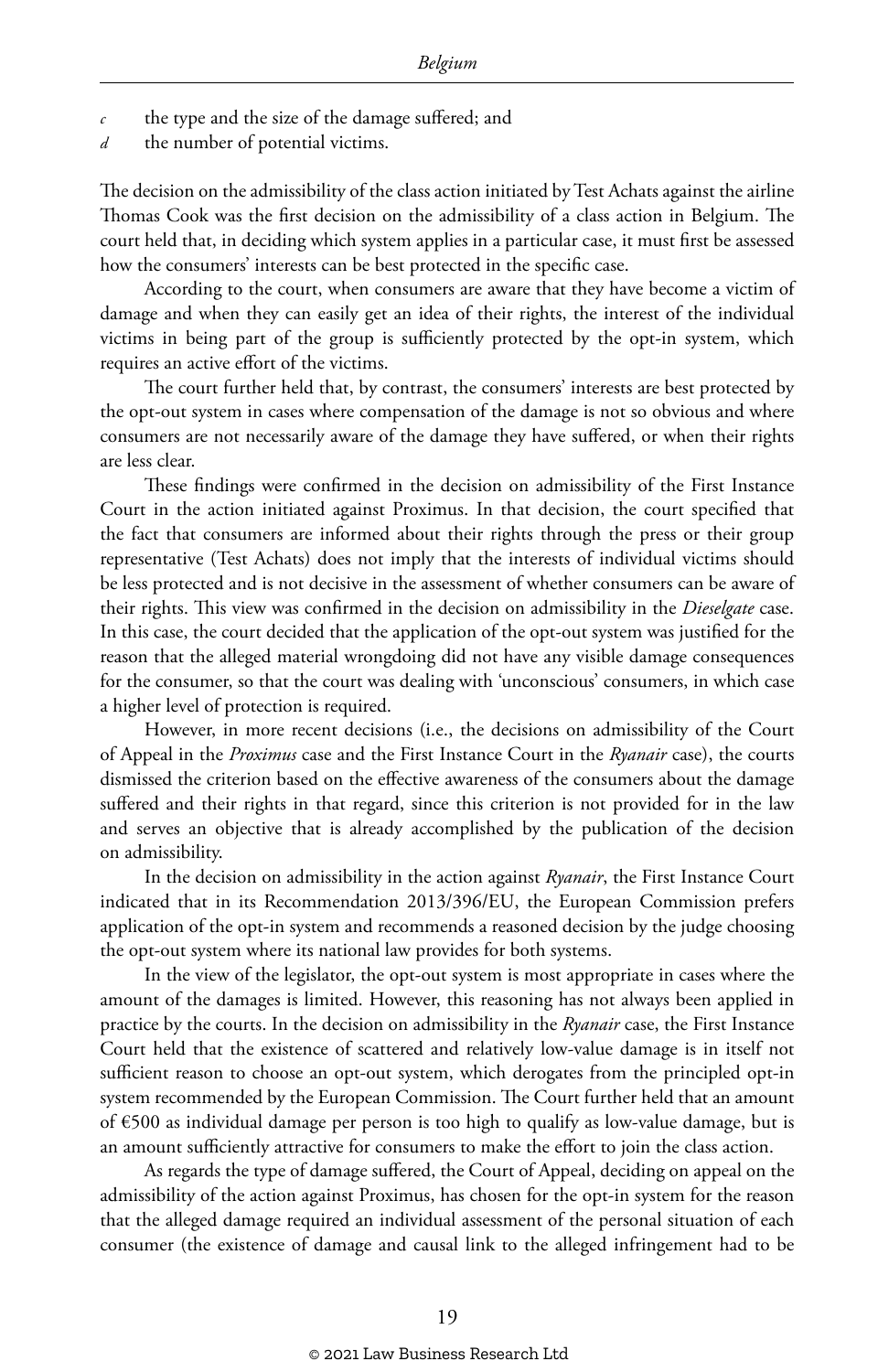proven (and decided upon) for each consumer individually). Similarly, in the *Ryanair* case, the First Instance Court based its choice of the opt-in system primarily on the fact that the intervention of individual passengers is required to establish some of the potential violations (referred to as 'the partial individualization of damages') and to obtain the details of the passenger bank account on which any indemnity would need to be paid.

The number of potential victims and the size of the group are not irrelevant, but in themselves are not decisive to determine the applicable system. In the action against Thomas Cook, the low number of potential victims was one of the reasons that the opt-in system was chosen. In the action against Proximus, the high number of potential victims resulted in the choice for the opt-out system in the decision on admissibility in first instance (on appeal, however, the opt-in system was chosen). Also in the *Dieselgate* case, the high number of potential victims was the second decisive element for the court to apply the opt-out system. However, in the *Ryanair* case, despite the First Instance Court's finding of a potentially high number of potential victims (which is claimed to be more than 30,000 passengers), the Court ruled that the opt-in system should be applied.

#### *Potential claimant*

Standing in actions for collective redress is governed by Article XVII.36 and Articles XVII.38 to 40 of the Code of Economic Law.

Actions for collective redress can only be brought on behalf of a group of consumers or SMEs that have been personally harmed by the alleged violation of an enterprise.

The action can only be brought by a representative of this group of consumers or SMEs. Where both consumers and SMEs decide to act in the same cause, the two groups will have to be represented separately.

Article XVII.39 of the Code of Economic Law identifies, exhaustively, the potential bodies that can act as group representative.

The following bodies can act as group representative of a group of consumers:

- *a* a consumer protection organisation with legal personality, represented in the Council for Consumption or recognised by the Minister of Economy;
- *b* a non-profit organisation with legal personality recognised by the Minister of Economy, of which the objective is directly related to the collective damage suffered by the group;
- *c* the Ombudsman's office for consumers, but only for representing the group in the stage of negotiation of an agreement of collective redress; and
- *d* a representative body recognised by a Member State of the European Union or the European Economic Area to act as a representative and meeting the conditions of point 4 of Recommendation 2013/396/EU on common principles for injunctive and compensatory collective redress mechanisms in the Member States concerning violations of rights granted under Union Law.

Under the Recommendation, these bodies must be designated by the Member States on the basis of clearly defined conditions of eligibility, which must include at least the following requirements:

- *a* the entity must have a non-profit-making character;
- *b* there must be a direct relationship between the main objectives of the entity and the rights granted under EU law that are claimed to have been violated; and
- *c* the entity must have sufficient capacity in terms of financial resources, human resources and legal expertise to represent multiple claimants acting in their best interest.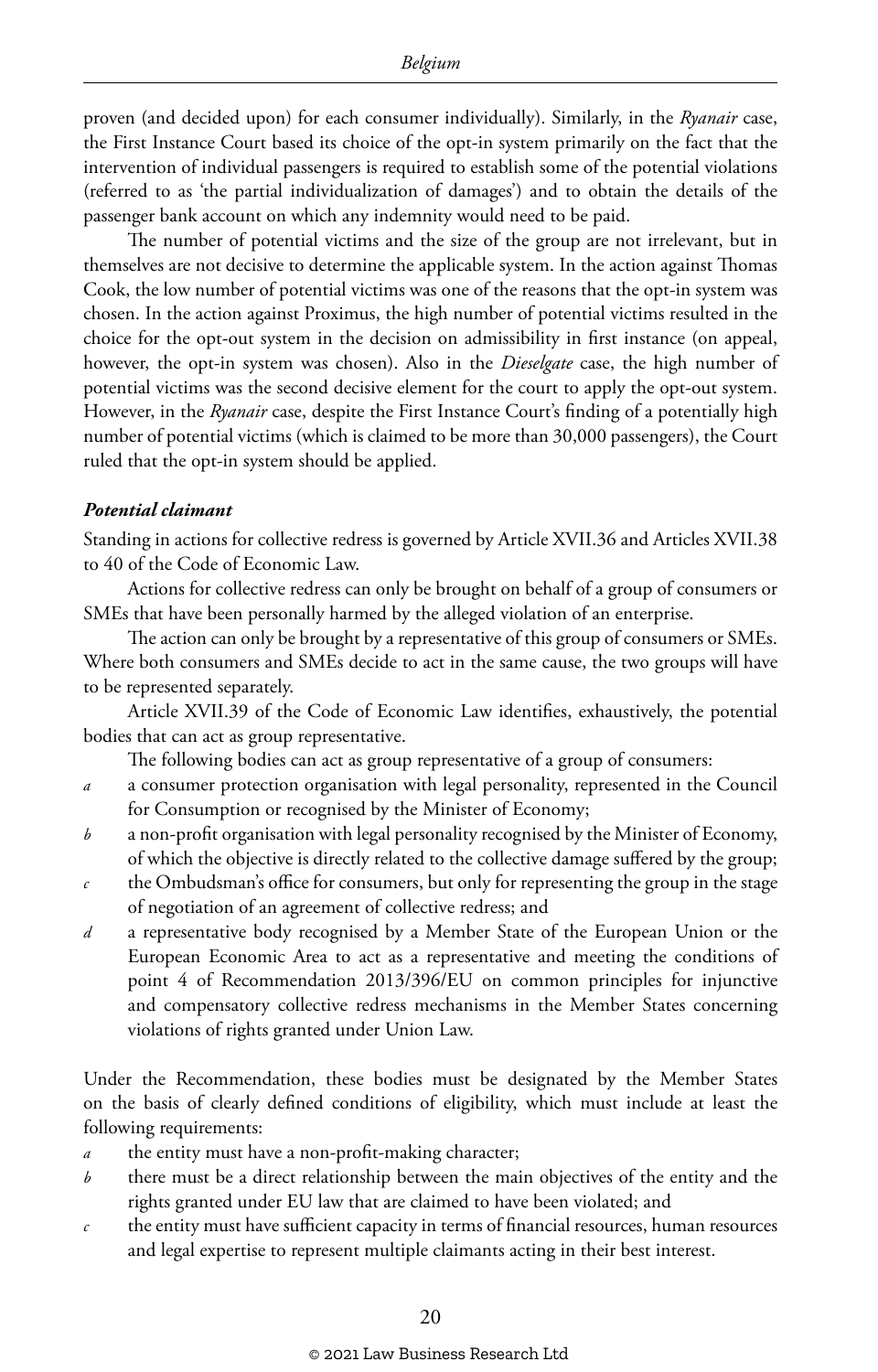The following bodies can act as group representative of a group of SMEs:

- *a* an interprofessional organisation with legal personality that defends the interests of SMEs, represented in the High Council for the Self-Employed and the SME or recognised by the Minister of Economy;
- *b* a non-profit organisation with legal personality recognised by the Minister of Economy, whose corporate purpose is directly related to the collective damage suffered by the group; and
- *c* a representative body recognised by a Member State of the European Union or the European Economic Area to act as a representative and meeting the conditions of point 4 of Recommendation 2013/396/EU on common principles for injunctive and compensatory collective redress mechanisms in the Member States concerning violations of rights granted under Union Law (see above about the minimum requirements).

Natural persons cannot act as a group representative, nor can commercial companies, trade unions or law firms. By limiting the pool of potential group representatives to certain categories of claimants selected on the basis of the interest they defend or the corporate goal they pursue, the legislator aims to avoid abusive or frivolous actions for collective redress.

In addition to the formal requirements set out above, the group representative must also be deemed 'suitable' for this purpose by the judge. This criterion has been introduced for three main reasons:

- to ensure that the group members are soundly represented, considering that, without having granted any mandate or proxy to the group representative, they will, however, be bound by the decision obtained by the latter;
- *b* to protect defendants by avoiding frivolous actions; and
- *c* if several candidates apply, to enable selection by the judge of the most suitable representative, and to exclude the principle of 'first come, first served'.

Lastly, the group representative must meet the above requirements during the entire procedure. If these are no longer met in the course of the proceedings, a new group representative is appointed by the judge. If no new group representative meeting the requirements can be found, the procedure is closed by the judge.16

#### *Professional claimants*

Only consumers and SMEs can be represented in an action for collective redress.

Professional commercial claimants cannot buy consumers' claims in exchange for a share of the proceeds of the action.

#### *Funding*

Third-party funding of action for collective redress is not prohibited. However, this type of funding is of limited interest owing to the legal provisions concerning the distribution of compensation among the consumers or SMEs.

The Code of Economic Law provides that a court-appointed administrator must pay compensation to members of the group under the court's supervision. Therefore, a third-party funder cannot take a share of any proceeds of the action unless it concludes an agreement

<sup>16</sup> Article XVII.40, Code of Economic Law.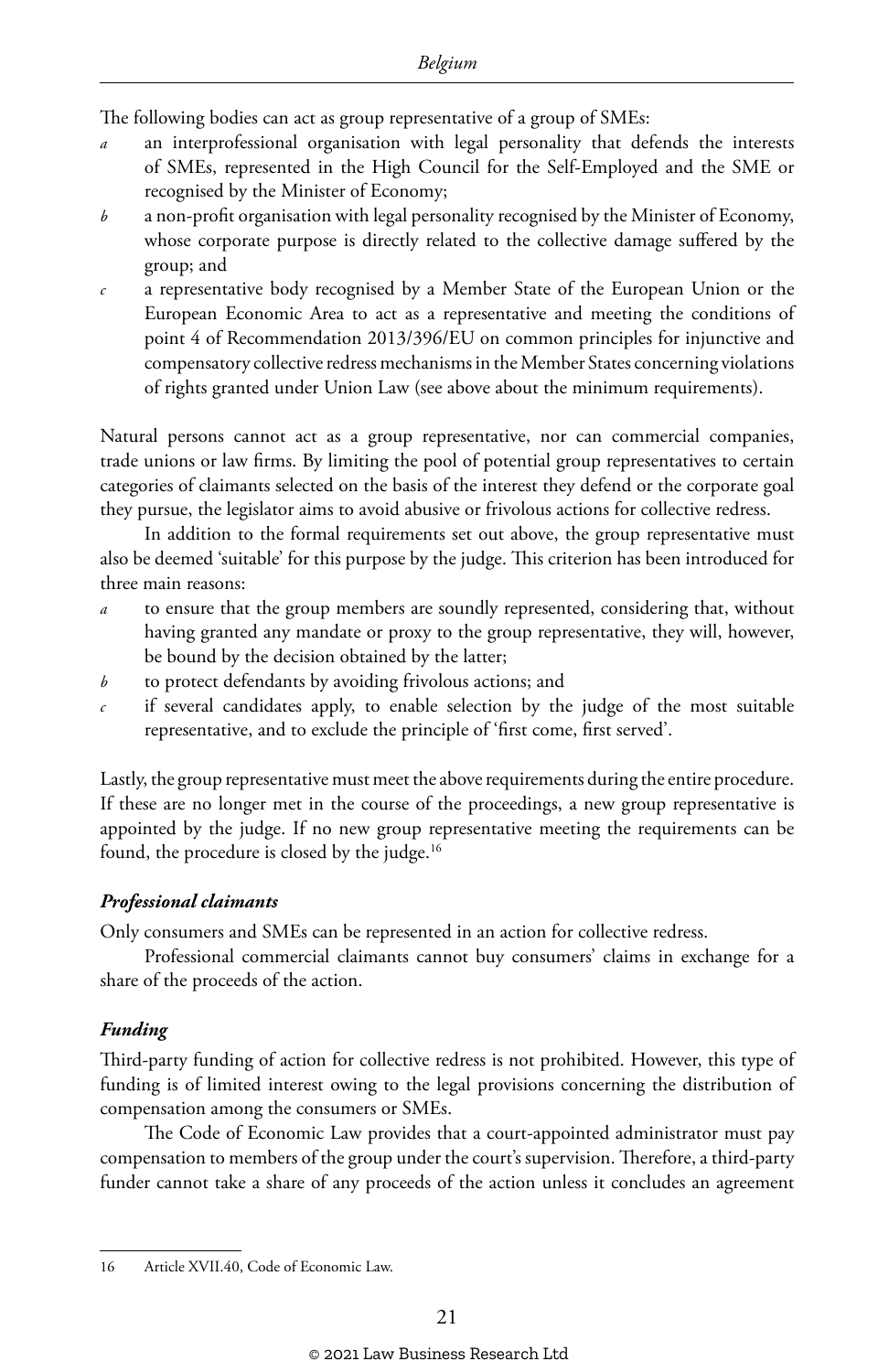with the group members before the distribution of the compensation, which is unlikely. If a consumer uses third-party funding, it will not give the third-party funder standing to participate in the proceedings. However, given the potential influence of third-party funding on an action for collective redress, its existence must be disclosed in the application initiating proceedings for the judge to rule on its adequacy (as for the group representative).

No public funding is available for actions for collective redress.

The Code of Economic Law does not provide for the compensation or remuneration of the group representative. As a matter of principle, the action for collective redress cannot be a way for the group representative to make profits. The group representative is only entitled to the reimbursement of the costs and fees incurred in relation to the proceedings, as well as of the legal 'procedural indemnity' (that is, the lump sum that must be paid by the losing party to the winning party; see Section III.v).

Consequently, the group representative's financial capacity is one of the central criteria for the certification of the action for collective redress, specifically the assessment of its adequacy.

There are no other funding options available.

It is very likely that the lack of a funding regime will affect the attractiveness and frequency of actions for collective redress in Belgium, since group representatives must have adequate financial capacity to undertake such actions on behalf of consumers or SMEs, without any remuneration and with limited recovery of their lawyer fees.

However, financial benefits that indirectly result from class actions have increased the attractiveness of initiating such actions for one group representative (Test Achats) already.

As indicated, nine out of the 10 class actions undertaken so far have been initiated by Test Achats, the main Belgian consumer protection organisation. Although class actions cannot be initiated for profit and the class actions initiated by Test Achats can be joined by consumers without payment, it appears that class actions have become an important source of income for the organisation. Both by launching actions for collective redress and through activities relating to collective purchase of products and services, the organisation has reached 2.4 million consumers in recent years, which has resulted in 60,000 new paid member subscriptions and in an increased use of its service platform.

Therefore, despite the lack of a funding regime, indirect financial benefits resulting from class actions can raise the attractiveness of class actions and can financially enable group representatives to initiate subsequent class actions.

#### **iv Procedural rules**

#### *Timetabling*

Under the Code of Economic Law, the action for collective redress comprises four phases.

- *a* Admissibility phase (within two months of the filing; however, it appears that this legal deadline is not applied in practice) – in the class actions initiated so far, taking into account the importance of the admissibility phase and the rights of defence (of the defendant in particular), a procedural timetable was set with deadlines for the parties to exchange briefs regarding the admissibility of the class action, followed by oral pleadings concerning this aspect only. Since this timetable has always been (and is usually likely to be) spread over several months, the decision on admissibility is generally not rendered within two months of the filing of the class action.
- *b* Compulsory negotiation phase (three to six months after the judgment on admissibility).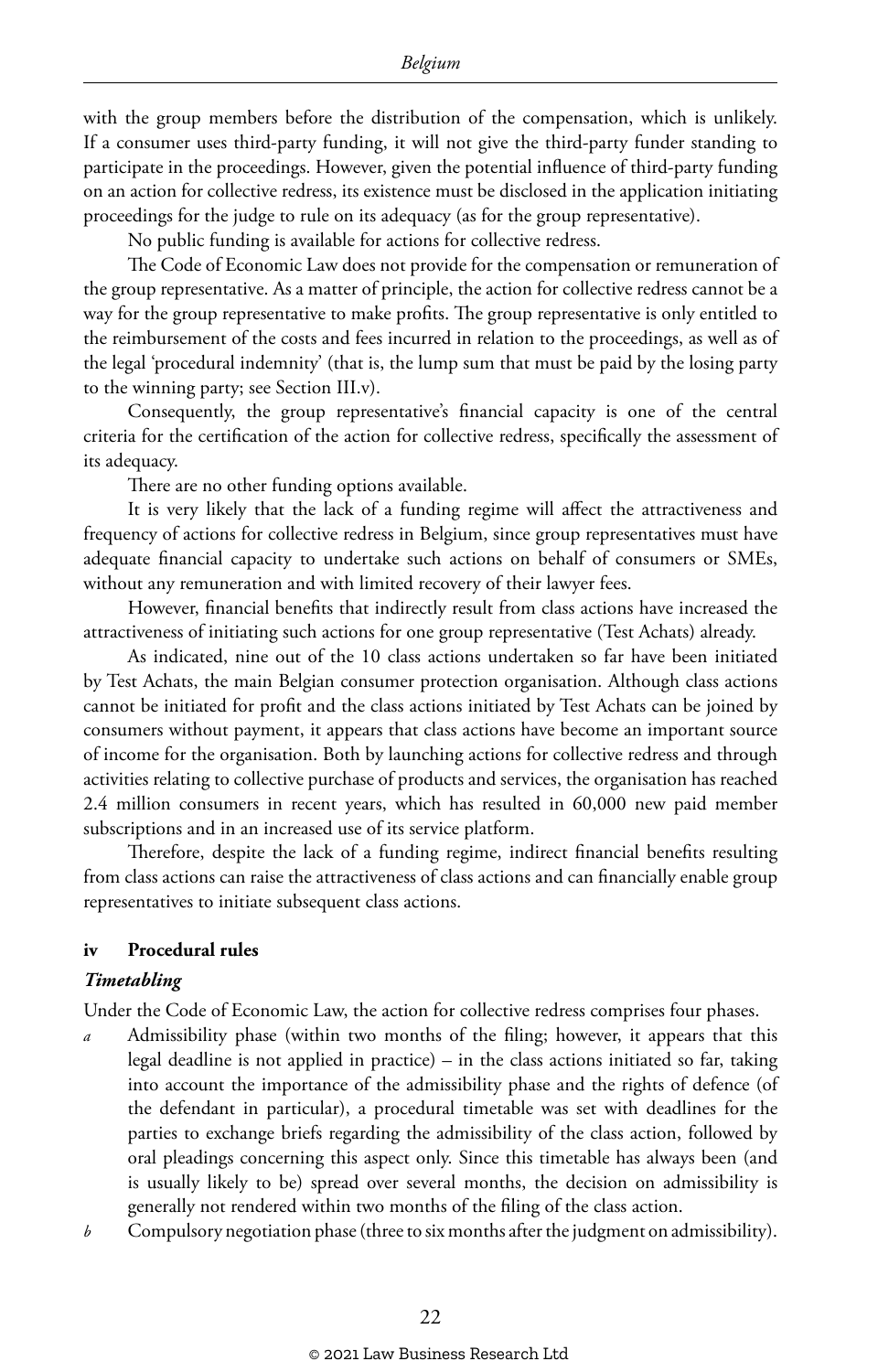- Litigation phase, which involves:
	- proceedings on the merits;
	- exchange of briefs;
	- oral pleadings held before the court; and
	- judgment rendered by the court.
- *d* Distribution of compensation phase.

At the very beginning of the proceedings on the merits, the court or the parties must set a procedural timetable to determine the deadlines for filing the parties' briefs with the court and the date of the oral pleadings. Parties are entitled to request jointly the postponing of the case for an indefinite period.

#### *Certification and qualification*

As mentioned, the first stage of action for collective redress is the admissibility phase.<sup>17</sup> The purpose of the admissibility phase is threefold and aims at checking:

- whether the alleged breach suffered by consumers or SMEs falls within the scope of the action for collective redress (see Section III.i);
- *b* the status and adequacy of the representative (see Section III.ii); and
- the efficiency of the action for collective redress compared to individual actions (see Section III.i).

Under the first condition of admissibility, the court must examine whether the cause invoked may constitute a potential infringement of the legal provisions or contractual obligations invoked. As confirmed in the first admissibility decisions rendered, the claim may already be rejected at this stage if at first sight it appears to be manifestly unfounded, for example because no damage is likely to be sustained or because the possibility of the infringement is not proven to be likely.

In addition, if the defendant claims that the action for collective redress is without basis (that is, devoid of purpose) because all (potential) victims have already been compensated, the court is allowed (for procedural efficiency) to assess the accuracy of this statement in the admissibility phase, even though this touches upon the merits of the case.

The court confirmed this in the decision on the admissibility of the class action initiated by Test Achats against the airline Thomas Cook.

The court specified that it can establish that the proceedings are partially or entirely without basis (that is, devoid of purpose) if it is either:

- *a* not disputed that all or some of the victims have been compensated; or
- *b* manifestly clear at first sight (and, therefore, it cannot be disputed) that full payment of the claim had been made.

The court indicated that in the admissibility phase the claimant cannot be obliged to demonstrate who has been compensated in full and to take a position concerning this issue, as this pertains to the merits of the case.

In theory, the court must rule on the admissibility of the action for collective redress within two months of its filing with the court (however, see 'Timetabling', above). If the

<sup>17</sup> Articles XVII.42 to XVII.44, Code of Economic Law.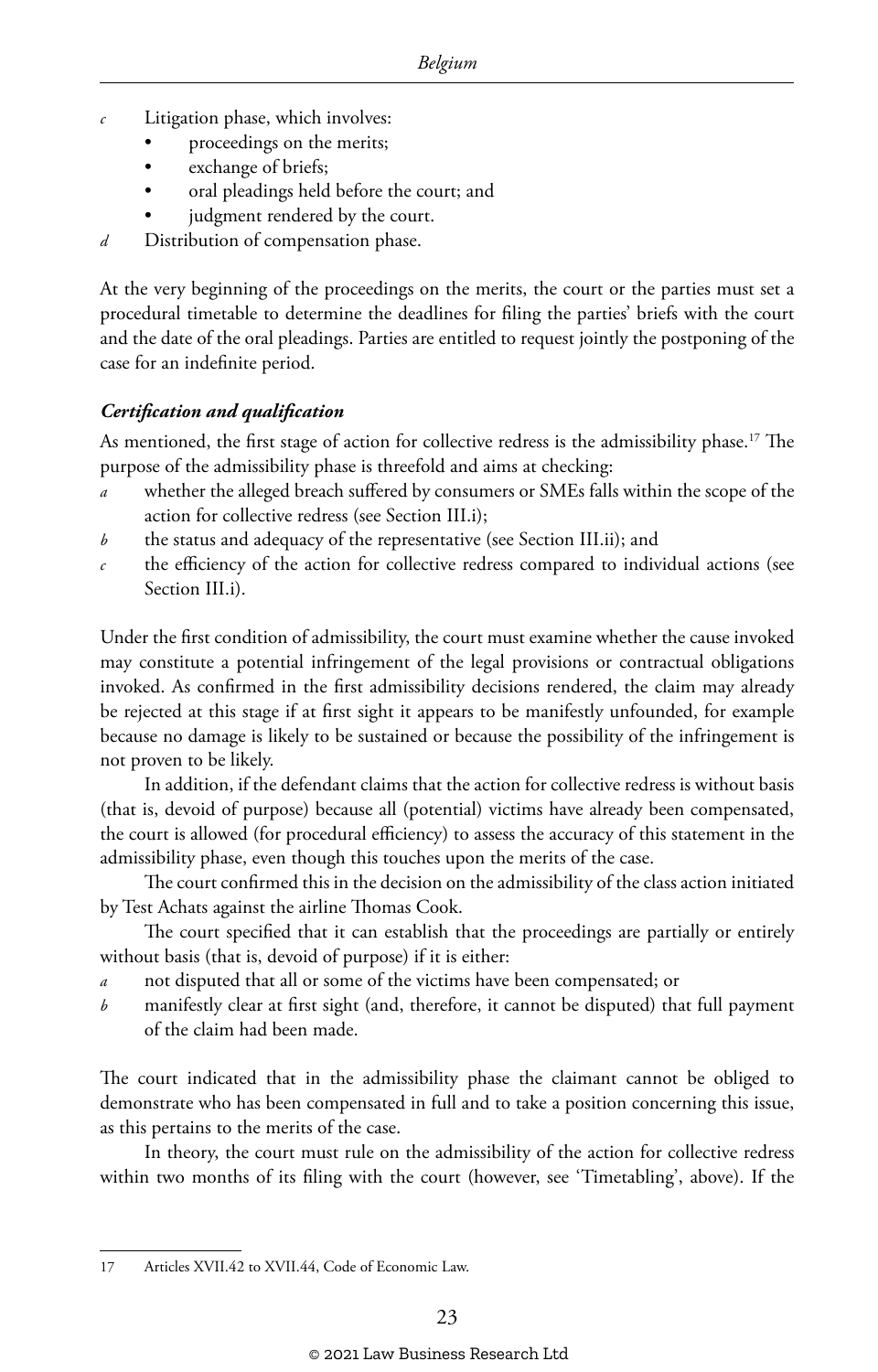court considers the action for collective redress admissible, the judgment will authorise the group representative to act. The judgment must identify the group and any subcategories. It must also determine whether the group will be composed on an opt-in or opt-out basis, as well as determining how the option will be exercised.

The parties are entitled to lodge an appeal against the judgment on the admissibility of the action for collective redress.

#### *Minimum and maximum number of claimants*

No minimum or maximum number of claimants is required for an action for collective redress to be brought and declared admissible. The only condition is the efficiency of the action for collective redress, which can only be admissible if it appears more effective than an individual action of ordinary law. As indicated, the (potential) number of the claimants is an important factor to be taken into consideration by the judge when examining the admissibility requirement (see Section III.i).

An action for collective redress is more likely to be deemed more efficient than individual actions when a significant number of consumers is potentially affected by a common issue.

In the decision on the admissibility of the class action initiated by Test Achats against the airline Thomas Cook, the court indicated that, when the majority of the (potential) victims has already been compensated before the action was initiated and only a limited number of (potential) victims has not been compensated yet, the court can consider that collective redress is not more efficient and that the action is therefore inadmissible.

In this regard, the court specified that if some compensation was paid after the proceedings had been initiated, the action is inadmissible only in relation to the remaining (potential) victims who have not received compensation. However, it is still admissible in relation to the victims who have been compensated pending the proceedings. In relation to these victims, the proceedings will be without basis (that is, devoid of purpose) because once they are compensated, they will automatically lose their substantive right. Therefore, a decision on the admissibility becomes unnecessary.

If all (potential) victims are compensated pending the proceedings, the entire action for collective redress can be declared without basis (that is, devoid of purpose).

#### **v Damages and costs**

#### *Damages*

Under Belgian law, the basic principle is the full compensation of the actual damage suffered. The injured person must be reinstated in the position he or she would have been in if the injury had not been committed. To that extent, punitive damages are prohibited. Quantification of the actual loss suffered is calculated by the judge on the grounds of parties' submissions and, possibly, experts' reports.

There is no cap on the quantum that can be recovered either from a single defendant, or overall. As a matter of principle, each defendant is jointly and severally liable for the damage suffered unless the judge rules otherwise.

It is possible for a defendant to bring a separate action against other persons responsible for the conduct complained of to recover part of the damages he or she paid (that is, a contribution claim).

There are no special rules applicable to the payment of interest in the field of actions for collective redress. However, specific interest rates are potentially applicable depending on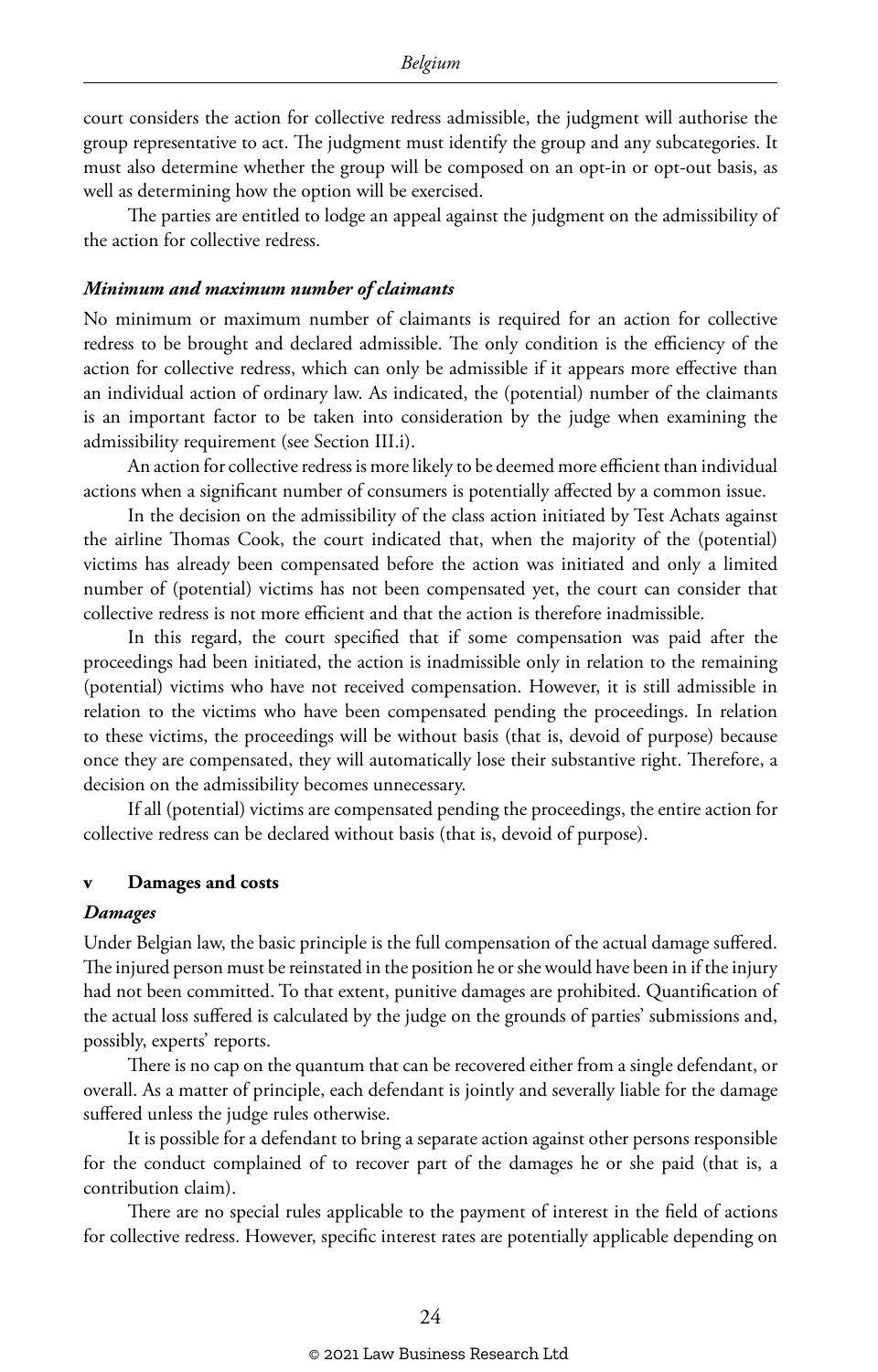the area of law concerned by the action for collective redress. Post-judgment interest must be awarded from the date of the application initiating proceedings at a rate that is currently set (for 2020) at 1.75 per cent per annum.

#### *Costs*

There is a loser-pays principle under Belgian law. The losing party will bear all the costs of the proceedings (filing fee, expert costs, translation costs, among others). The recoverable lawyer fees of the winning party are limited to the procedural indemnity. The amount of the procedural indemnity is set by law. Since 1 March 2011, the amount of the procedural indemnity is calculated as follows.

If the claim cannot be appraised in monetary terms, the basic amount of this indemnity is €1,440.

If the claim can be appraised in monetary terms, the basic indemnity will range between €180 and €18,000.

Under certain circumstances, the amounts set by law can be increased or decreased by the court.

If the case is settled, costs and fees are set out in the agreement concluded by the parties.

#### **vi Settlement**

#### *Settlement rules*

Under the Code of Economic Law, a compulsory negotiation phase that lasts between three and six months must take place immediately after the decision of the court on the admissibility of the action for collective redress (see Section III.iii).<sup>18</sup> This compulsory stay of the proceedings is provided to allow parties to negotiate a potential collective settlement agreement within a specific time frame decided by the court.

At the end of this cooling-off period, either the court endorses the settlement by making the agreement binding on the parties or the proceedings on the merits start.

Otherwise, if the parties reach an amicable settlement of the case out of court before the decision on the merits, they can file an application with the court to enact the collective settlement agreement already entered into to make it binding on all group members.

Practice has shown that many of the class actions filed so far have resulted in a settlement agreement between the parties.

#### *Separate settlements*

The negotiation can cover all or part of the dispute. Therefore, where there is more than one defendant, they can settle separately. The settlement agreement will be endorsed by the court only with respect to them. The judge will remain seized of the action for collective redress with regard to the remaining defendants to rule on the merits.

<sup>18</sup> Articles XVII.45 to XVII.51, Code of Economic Law.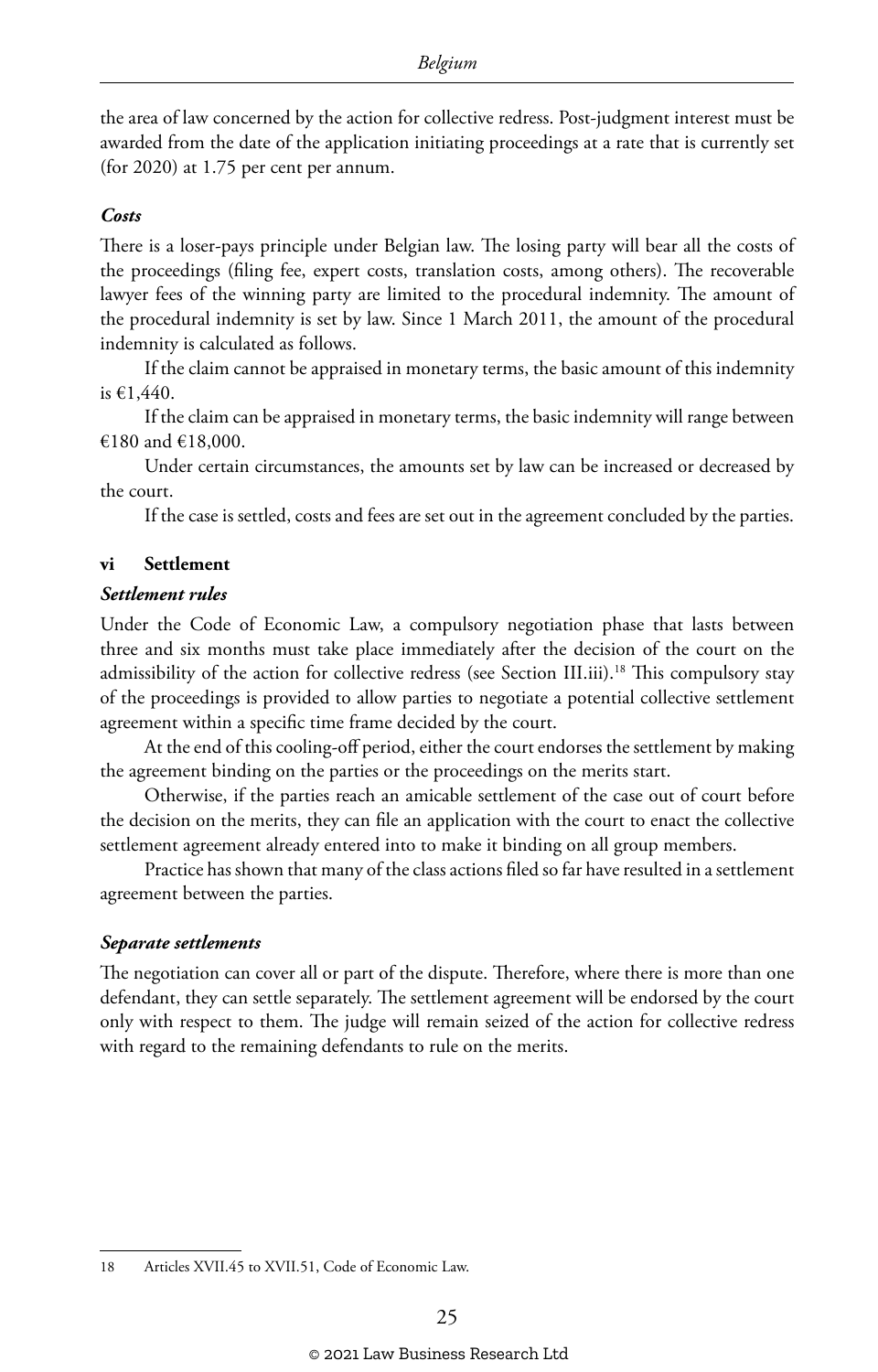#### **IV CROSS-BORDER ISSUES**

Consumers of the group who are domiciled or SMEs that have their main establishment outside Belgium can participate in an action for collective redress, provided that they explicitly opt in to the procedure within the term laid down in the decision on admissibility, by notifying the registry of their intention to join the action for collective redress.<sup>19</sup>

#### **V OUTLOOK AND CONCLUSIONS**

#### *Proposals for reform*

At the European level, for many years, the European Commission has been considering the introduction of a collective redress mechanism. Following the Commission Recommendation 2013/396/EU on collective redress of 11 June 2013, many Member States adopted a collective redress mechanism, but as each Member State adopted a slightly different model, the desired goal of harmonisation was not achieved. On 11 April 2018, the European Commission published proposals on the 'New Deal for Consumers', which aims to strengthen EU consumer rights and their enforcement in a more harmonised way. As part of the New Deal for Consumers, the Commission submitted a proposal for a directive on representative actions for the protection of the collective interests of consumers (the Collective Redress Directive),<sup>20</sup> repealing the Injunctions Directive 2009/22/EC, which was considered not to sufficiently address the challenges of the enforcement of consumer law. Although the Injunctions Directive already allows a court or an administrative authority to stop a practice violating consumer rules, the injunctions provided do not give harmed consumers the option of obtaining redress or compensation at the same time. Although compensatory collective redress is already available in 19 Member States, in over half of these it is limited to specific sectors, mainly to consumer claims. Furthermore, nine Member States do not provide the option to collectively claim compensation in mass harm situations, and only five Member States are considered to have a proper alternative dispute mechanism focused on mass harm situations: Belgium, France, Italy, the Netherlands and Spain.<sup>21</sup>

The proposal aimed to strengthen the right to access to justice by allowing consumers to join forces across borders and jointly request unlawful practices to be stopped or prevented, or to obtain compensation for the harm; harmonise collective redress mechanisms and end disparities across Member States; expand the scope of representative actions to include infringements of many other EU laws; reduce the financial burden and make remedies more accessible through collective representation; and strike a balance between citizens' access to justice and protecting businesses from abusive lawsuits by way of safeguards (such as the loser-pays principle) and requirements applicable to 'qualified entities'. On 24 November 2020, the European Parliament finally adopted Directive (EU) 2020/1828 on representative actions for the protection of the collective interests of consumers. The Directive introduces a harmonised model for representative action in all EU Member States that guarantees consumers are well protected against mass harm, while ensuring appropriate

<sup>19</sup> Article XVII.38, Sections 1(2) and 1/1(2), Code of Economic Law.

<sup>20</sup> www.europarl.europa.eu/RegData/docs\_autres\_institutions/commission\_europeenne/com/2018/0184/ COM\_COM(2018)0184\_EN.pdf.

<sup>21</sup> www.europarl.europa.eu/news/nl/press-room/20181205IPR21088/first-eu-collective-redressmechanism-to-protect-consumers.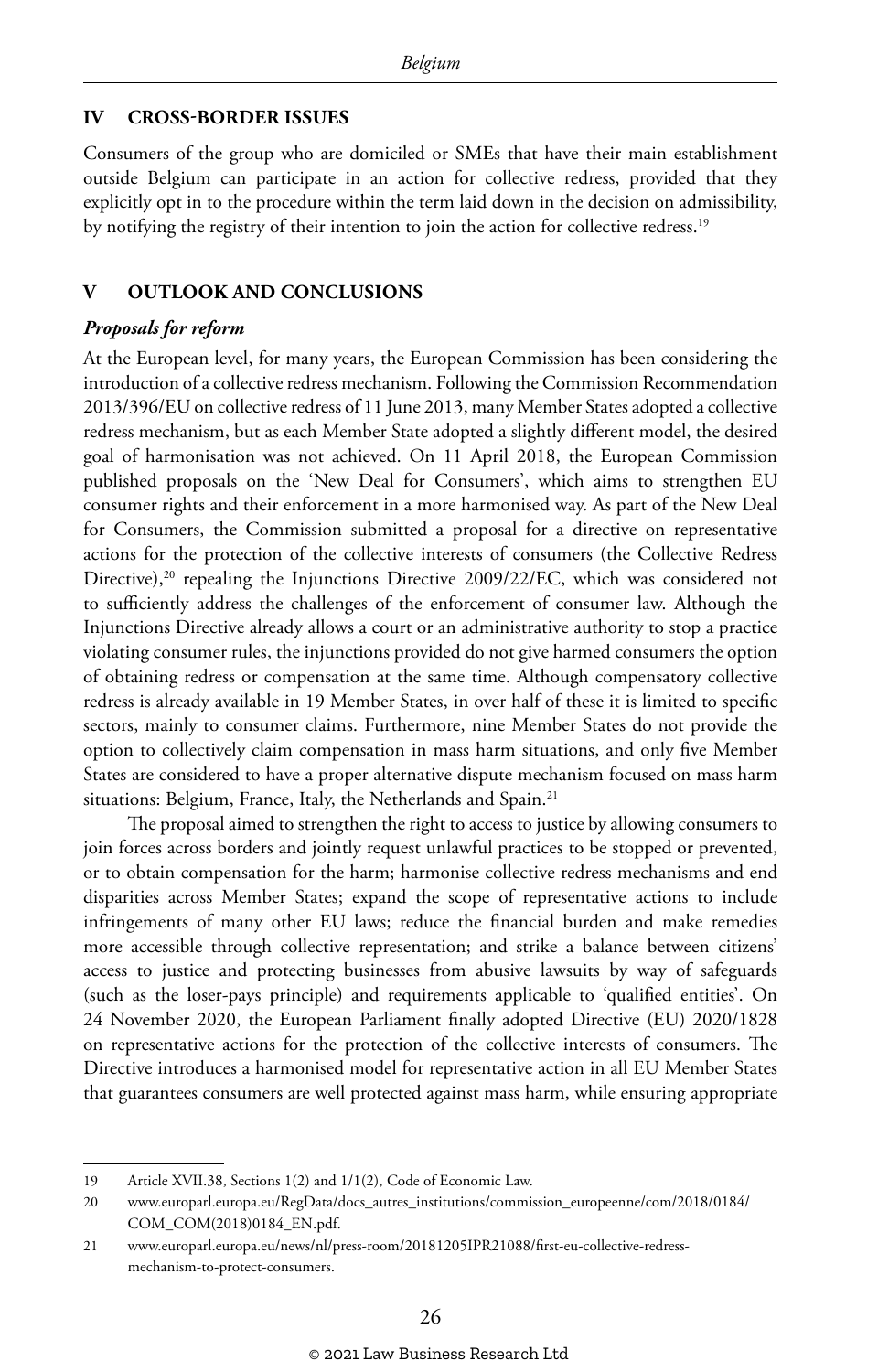safeguards to avoid abusive lawsuits.<sup>22</sup> Under the Directive, all Member States must put in place at least one effective procedural mechanism that allows qualified entities (e.g., consumer organisations or public bodies) to bring court actions to seek an injunction (ceasing or prohibiting) or redress (compensation).

Following the publication of the Directive on 4 December 2020, the Member States have 24 months to transpose it into their national laws, and an additional six months to apply it.

While the Belgian legal framework already meets many of the requirements set forth in the Directive, the Belgian legislator will need to make slight amendments to fully implement the new rules. For example, the Directive stipulates that, in order to bring cross-border actions to court, qualified entities will have to comply with the same criteria across the EU, which will now have to be implemented in Belgian law.

<sup>22</sup> See the press release ' EU consumers will soon be able to defend their rights collectively' at https://www. europarl.europa.eu/news/en/press-room/20201120IPR92116/eu-consumers-will-soon-be-able-to-defendtheir-rights-collectively.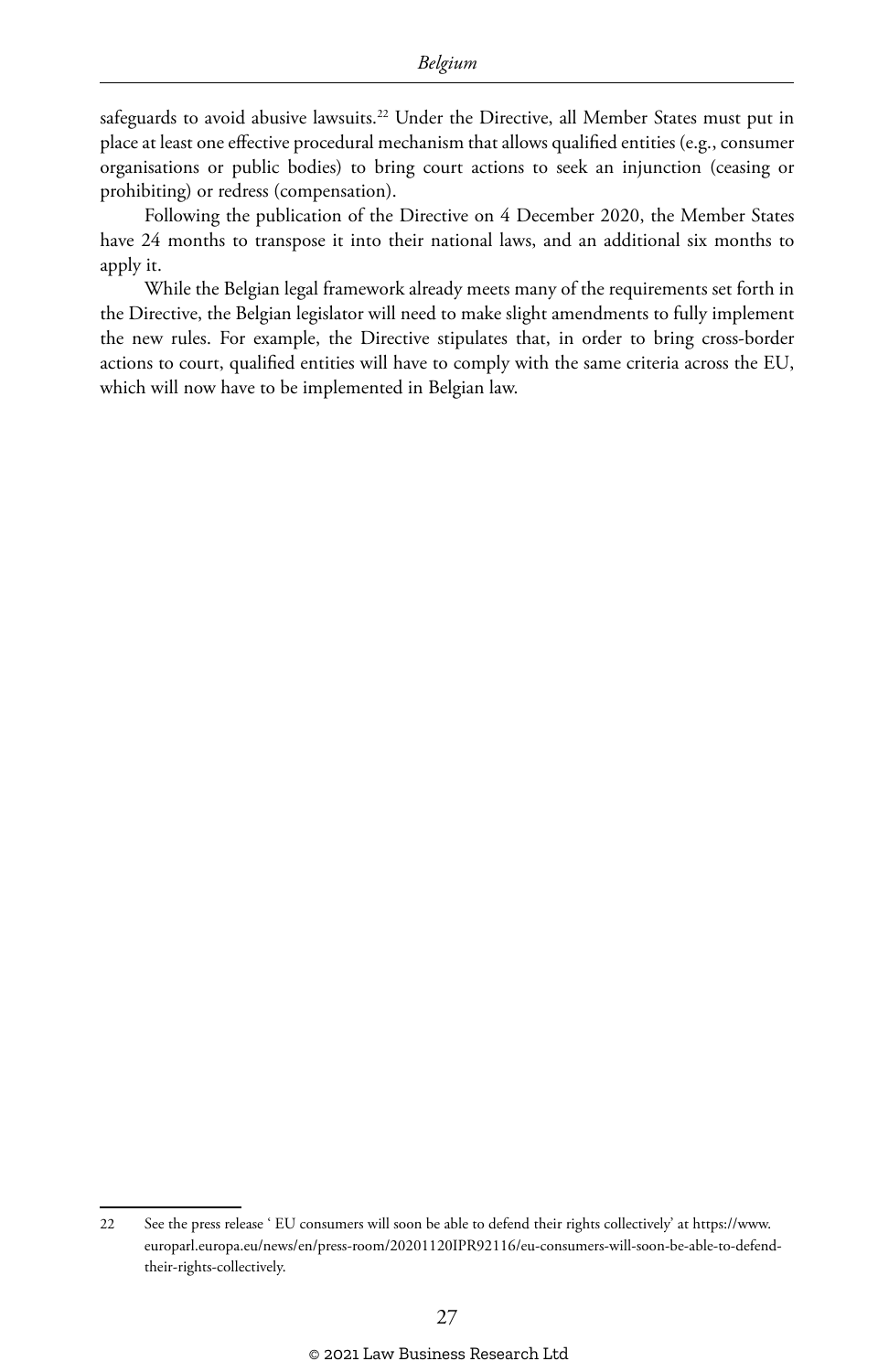# ABOUT THE AUTHORS

#### **HAKIM BOULARBAH**

#### *Loyens & Loeff*

Hakim Boularbah is a partner in the dispute resolution department of the Brussels office of Loyens & Loeff.

He focuses on corporate litigation (class actions, shareholders' disputes, post-acquisition claims), international arbitration (including proceedings related to arbitration, such as enforcement, setting aside and interim measures) and asset recovery. Hakim is one of the most renowned specialists in the field of collective redress. He is currently defending the first class actions and follow-on actions brought in Belgium. He also has an extensive practice in enforcement of foreign judgments or awards (especially against sovereign states) as well as in obtaining interim reliefs and protective measures or resisting them. Hakim also frequently acts as counsel or arbitrator in international arbitration matters. He is also a member of the France Region Team.

Hakim is a professor at the University of Liège (ULg), where he teaches civil procedure law. He is the author of numerous books and publications on civil procedure, private international law and arbitration law.

He holds a law degree (1996) and a PhD (2007) from the University of Brussels (ULB).

Hakim is unanimously recommended as a leading lawyer in the fields of dispute resolution and arbitration, including by *Chambers Global* for dispute resolution, ranked Band 1 in 2020, and by *The Legal 500* for dispute resolution, ranked as a leading individual in 2019.

#### **MARIA-CLARA VAN DEN BOSSCHE**

#### *Loyens & Loeff*

Maria-Clara Van den Bossche is a senior associate in the dispute resolution department of the Brussels office of Loyens & Loeff.

She specialises in the field of complex and international dispute resolution. She advises and represents clients in court litigation in various fields and in different types of procedures. Maria-Clara has broad experience in enforcement of foreign judgments and arbitral awards, including against sovereign entities. Through her involvement in most of the class actions initiated in Belgium so far and several publications on this topic, Maria-Clara has gained extensive expertise in this field. Maria-Clara is a member of the US Region Team and of the Digital Economy Team within the firm. She is also the former president of the Dutch-speaking Brussels Bar Association (VPG).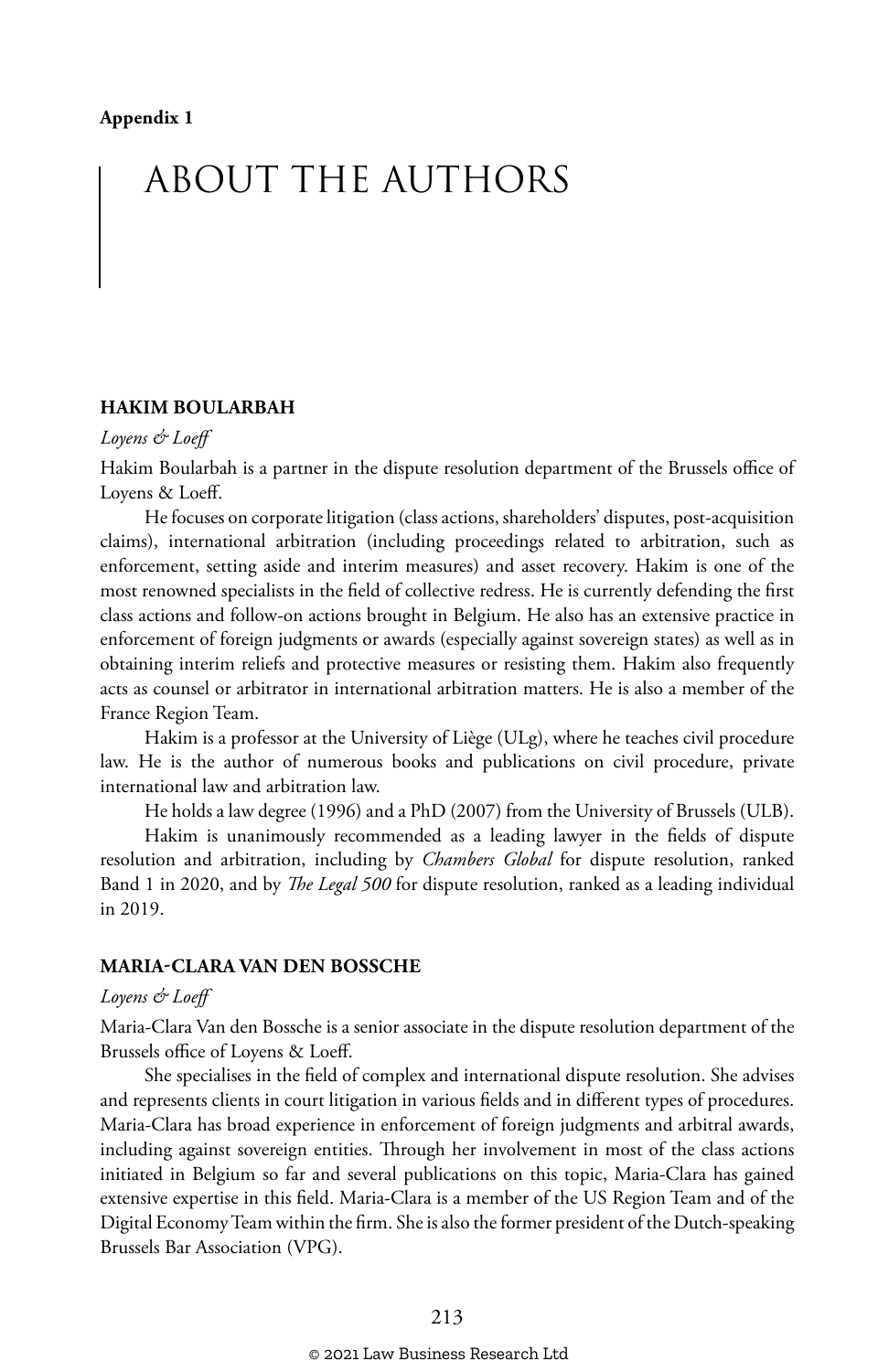#### **LOYENS & LOEFF**

Tervurenlaan 2 1040 Brussels Belgium Tel: +32 2 743 43 43 Fax: +32 2 743 43 10 hakim.boularbah@loyensloeff.com maria-clara.van.den.bossche@loyensloeff.com www.loyensloeff.com